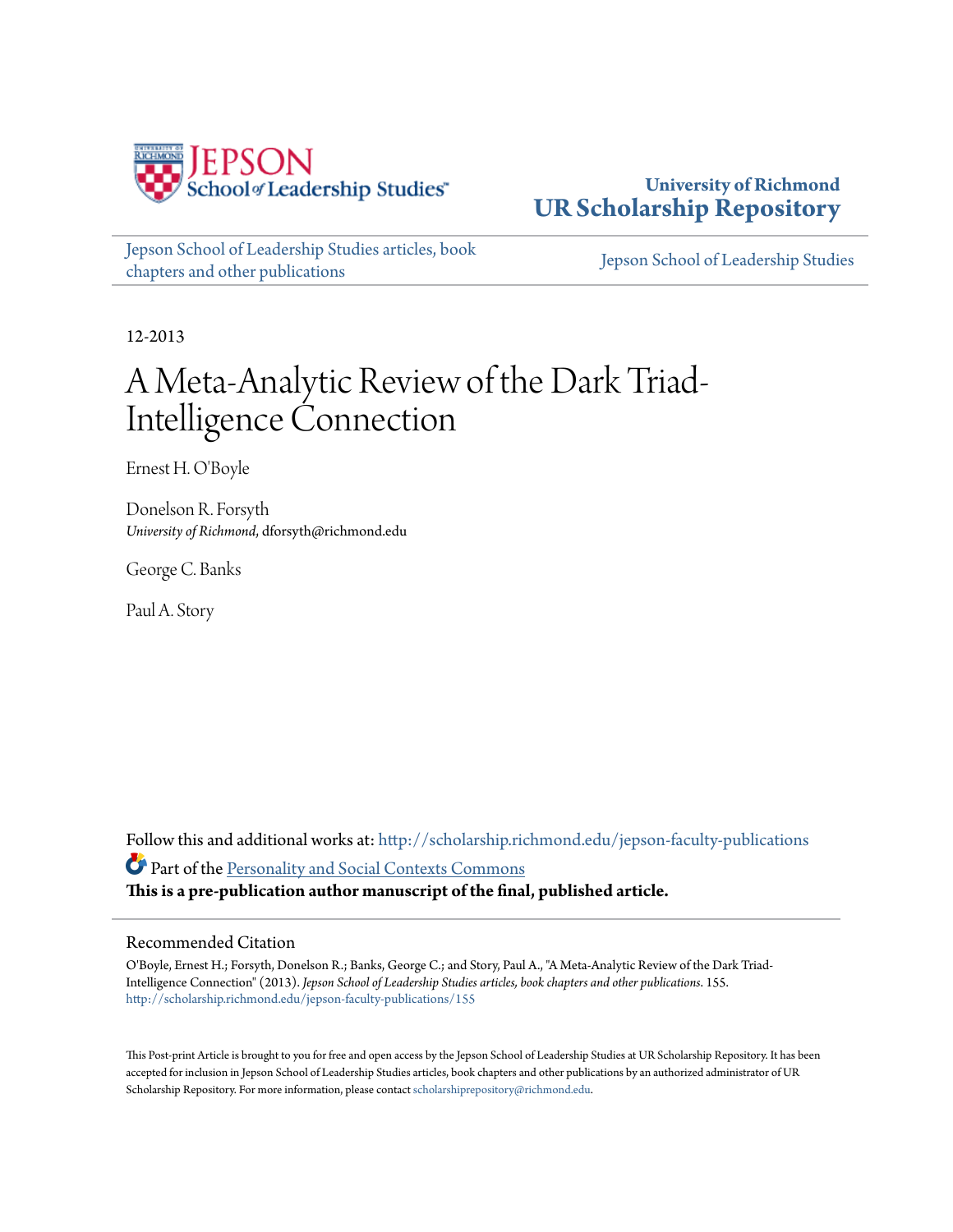This document is the accepted version of this article. It is the version accepted by the publisher, but it has not been copy-edited, proofed, or formatted for publication. See the publisher's website to access the final version of this article.

## **A Meta-Analytic Review of the Dark Triad–Intelligence Connection**

ERNEST H. O'BOYLE\* Henry B. Tippie College of Business University of Iowa W332 Pappajohn Business Building Iowa City, IA 52242-1994 Telephone: 319-335-0887 [ernest-oboyle@uiowa.edu](mailto:ernest-oboyle@uiowa.edu)

#### DONELSON FORSYTH

Jepson School of Leadership Studies University of Richmond 28 Westhampton Way Richmond, VA 23173 (804) 289-8000 [dforsyth@richmond.edu](mailto:dforsyth@richmond.edu)

#### GEORGE C. BANKS

College of Business and Economics Longwood University 201 High Street Farmville, VA 23909-1801 (804) 405-5488 [gcbanks@gmail.com](mailto:gcbanks@gmail.com)

# PAUL A. STORY

Department of Psychology Kennesaw State University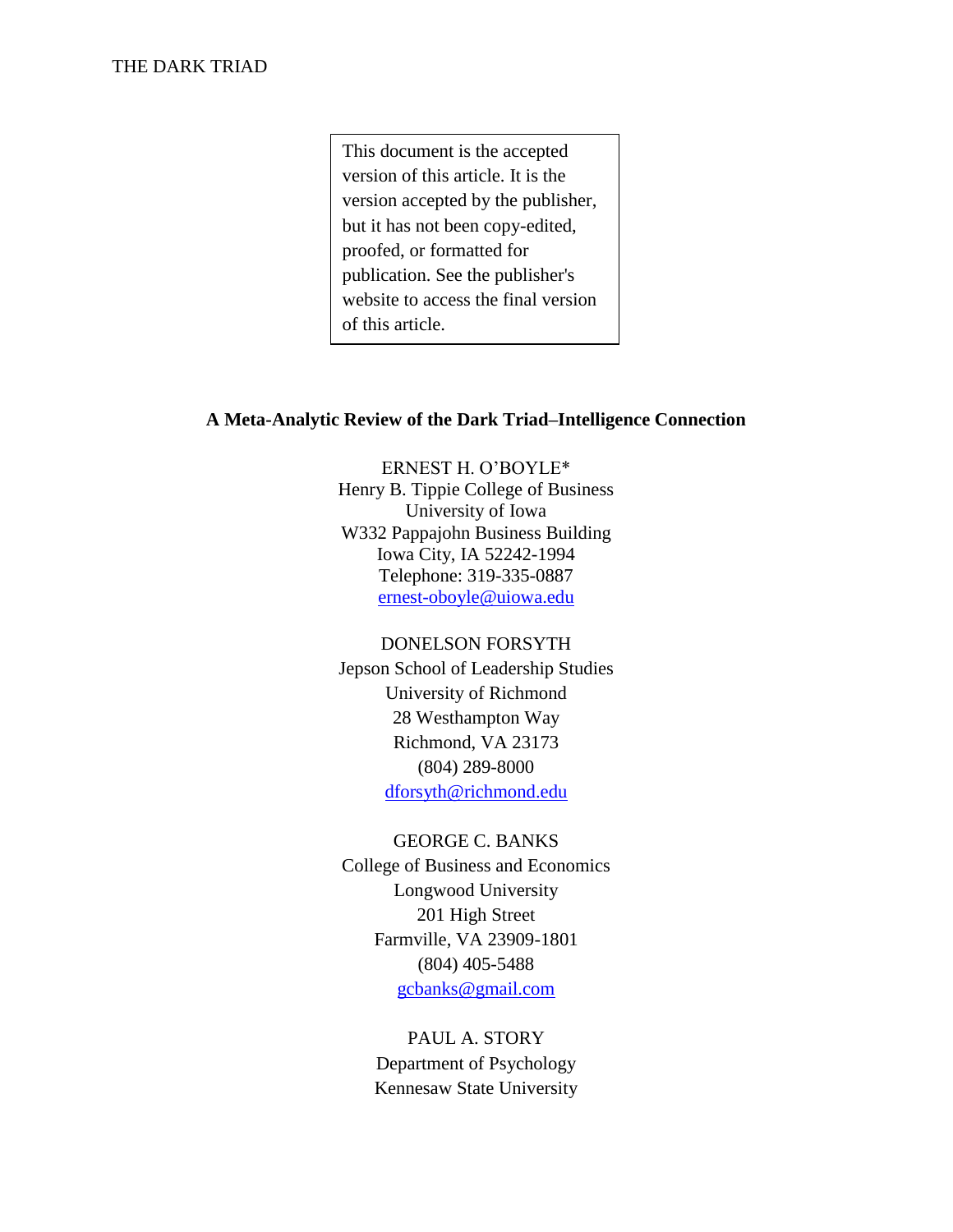1000 Chastain Road Kennesaw, GA 30144 (804) 337-9642 [paul.alan.story@gmail.com](mailto:paul.alan.story@gmail.com)

\*Corresponding author

#### **Abstract**

We conducted a meta-analytic review of the relations between general mental ability (GMA) and the Dark Triad (DT) personality traits—Machiavellianism, narcissism, and psychopathy—to determine if individuals who display socially exploitative social qualities tend to be more intelligent or less intelligent. Across 48 independent samples, GMA showed no consistent relation with any DT trait. These effects were not sufficient to support either the "evil genius" hypothesis (highly intelligent individuals tend to display socially exploitative personality traits) or the "compensatory" hypothesis (less intelligent individuals compensate for their cognitive disadvantages by adopting manipulative behavioral tendencies). However, these relations were moderated, to some extent, by the sex and age of the participants, type of sample studied, and the measure of GMA.

Key words: Dark Triad, Machiavellianism, narcissism, psychopathy, general mental ability, intelligence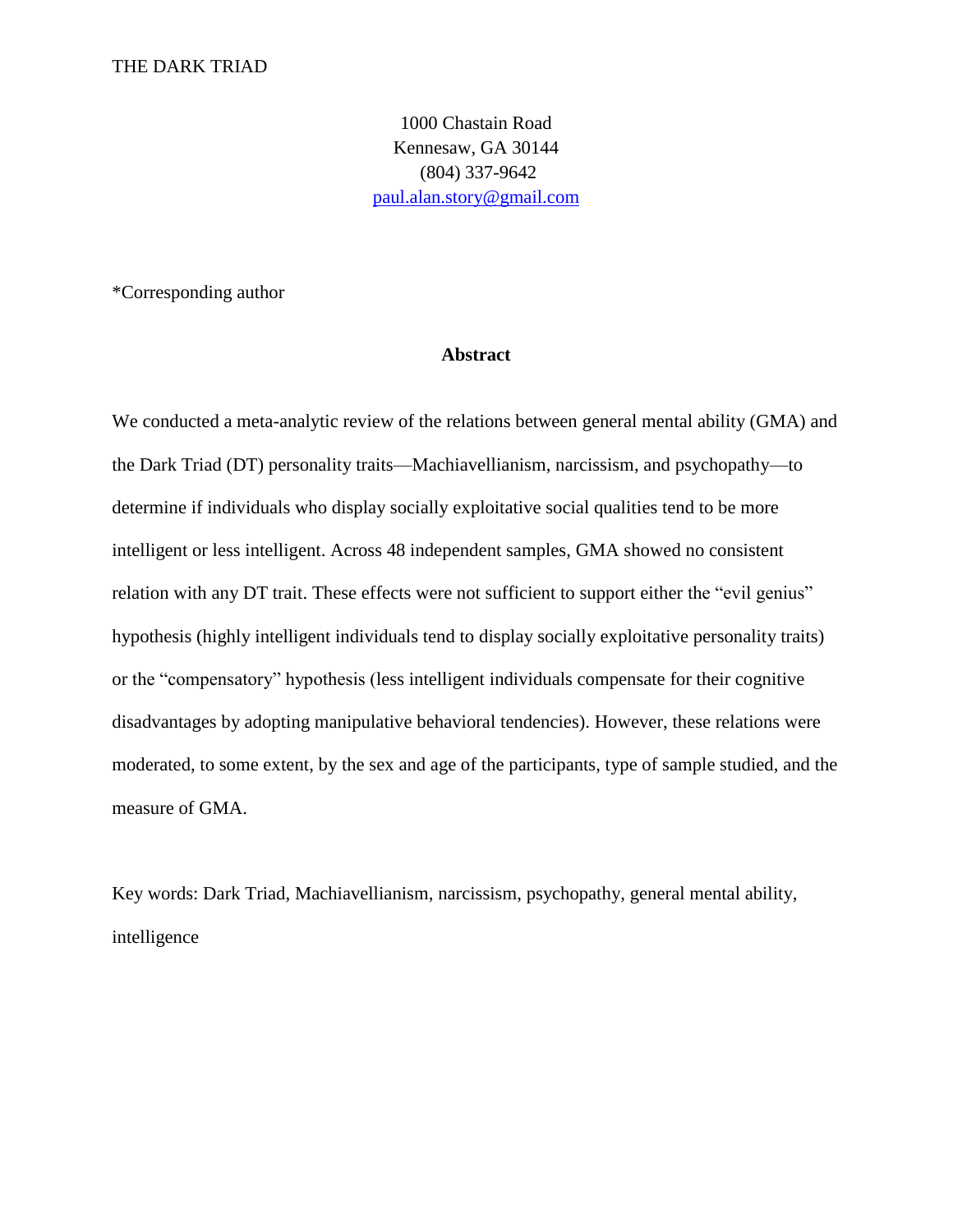#### **A Meta-Analytic Review of the Dark Triad–Intelligence Connection**

Paulhus and Williams (2002) coined the term Dark Triad (DT) to refer to the three socially aversive traits of Machiavellianism, narcissism, and psychopathy. People who manifest these personality traits confess to a willingness to use their superior, if perversive, social skills and abilities to achieve personally advantageous outcomes, and their claims are partially supported by existing evidence. For example, Machiavellians, at least initially, are often considered to be charming and astute (Wilson, Near, & Miller, 1996). Many of the narcissists' prominent qualities, such as self-confidence and energy, are viewed favorably when they vie for positions of leadership (Paunonen, Lönnqvist, Verkasalo, Leikas, & Nissinen, 2006). Boldness, a trait of psychopathy, positively predicts presidential performance in the US (Lilienfeld et al., 2012). The DT traits are also associated with success in short-term sexual relationships, perhaps because individuals with these traits are more likely to use influence tactics to their interpersonal advantage (Jonason, Li, Webster, & Schmitt, 2009; Jonason, Slomski, & Partyka, 2011). These successes support the "evil genius" hypothesis: that those who are intellectually gifted are more likely to display socially exploitative personality traits relative to the general population. As Paulhus and Williams (2002) suggest in their initial discussion of the DT traits, superior intelligence may reduce the costs associated with acting in disagreeable, relationship-damaging ways.

Other studies, however, suggest that DT individuals exhibit intellectual deficits rather than cognitive advantages (e.g., Lykken, 1995). Individuals with a history of criminal or delinquent behavior, for example, tend to test lower in intelligence but higher on the DT traits (e.g., Chabrol, Leeuwen, Rodgers, & Séjourné, 2009; Lynam, Moffitt, & Stouthamer-Loeber, 1993). O'Boyle, Forsyth, Banks, and McDaniel (2012), in a meta-analytic study of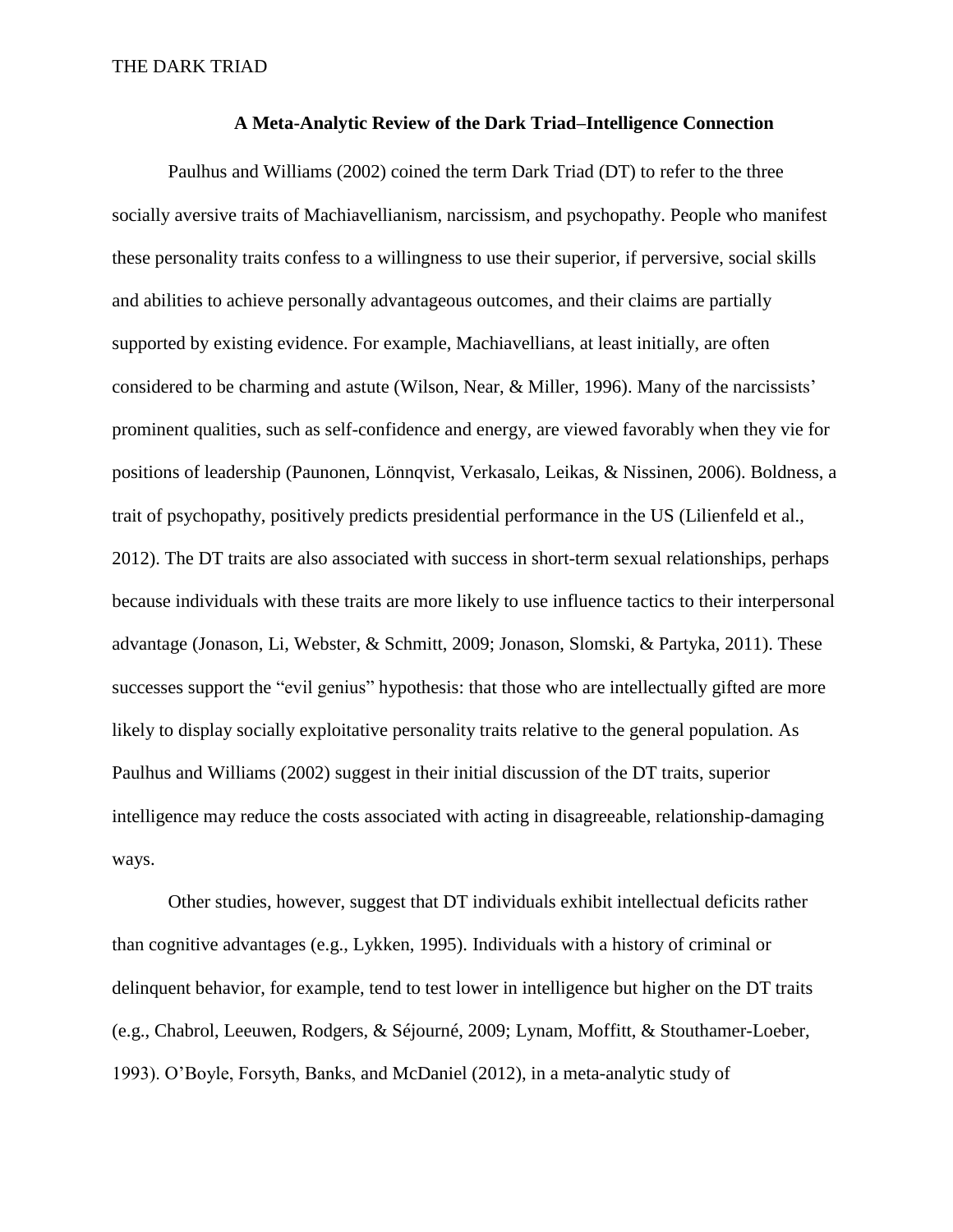counterproductive workplace behavior, found that all three traits predicted increases in such aberrant organizational behaviors as theft, withdrawal, and abuse of coworkers. The DT trait of psychopathy, in particular, is linked to a number of qualities related to lower intelligence, including impulsivity (Jones & Paulhus, 2011), lower self-control (Jonason & Tost, 2010), and stunted moral development (Campbell et al., 2009). Psychopaths are thrill seeking and impulsive, indicating deficiencies in the abstract thinking necessary to understand the consequences of their behavior (Gillstrom, 1995). As an evolutionary approach to personality suggests (e.g., Wilson, Near, & Miller, 1996), Machiavellianism, narcissism, and psychopathy may be adaptations that emerge to compensate for intellectual shortcomings. The Machiavellian, narcissist, and psychopath engage in agentic, manipulative behavior because their limited intellectual skills prevents them from succeeding through more socially valued avenues. This "compensatory" hypothesis predicts the relations between the DT traits and GMA are negative.

Alternatively, DT traits may have no relation to general intelligence. For example, although Machiavellians consider themselves to be crafty, cunning, and calculating, Jones and Paulus' (2011) narrative review concluded that Machiavellianism is unrelated to general intelligence and to more specific types of intellectual ability, such as mind-reading and emotional intelligence. Similarly, other research finds either no link (e.g., Paal & Bereczkei, 2007) or a small negative link (e.g., Barlow, Qualter, & Stylianou, 2010) between Machiavellianism and similar measures like Theory of Mind. Likewise, narcissists perceive themselves to be exceptionally bright, but this perception is not tied to performance or shared by others (Gabriel, Critelli, & Ee, 1994).

#### **Moderators of the Dark Triad–Intelligence Connection**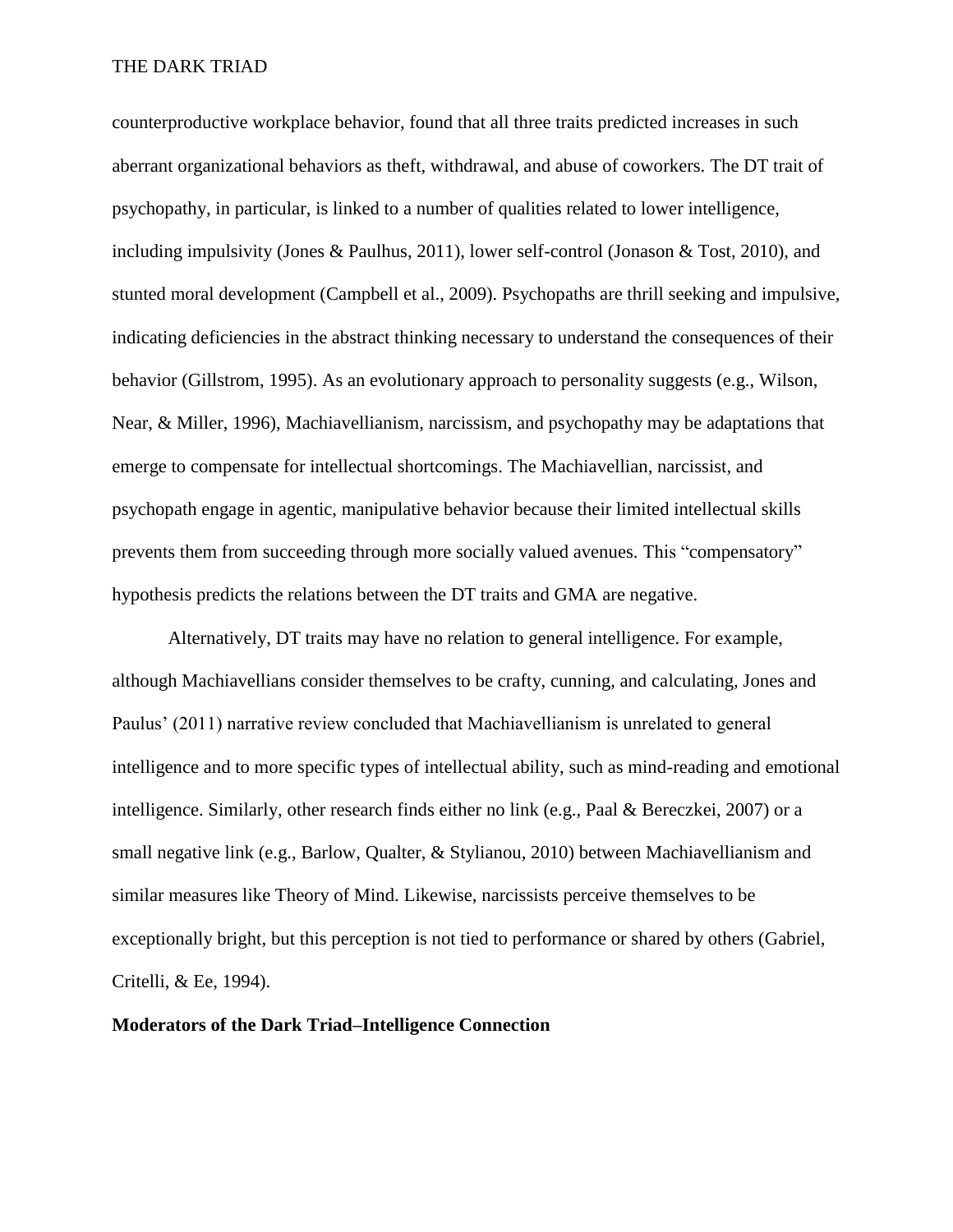The inconsistency in findings yielded by previous studies of the relations between the DT traits and intelligence may be due, in part, to the influence of situational and dispositional factors that moderate these relations. For example, a number of studies have reported sex differences in DT traits (e.g., Christie & Geis, 1970; Domelsmith & Dietch, 1978; Wilson et al.,1996). Age is also linked to the DT traits: younger individuals are particularly narcissistic (e.g., Foster, Campbell, & Twenge, 2003), but Machiavellianism and psychopathy follow a similar pattern (Harpur & Hare, 1994; Mudrack, 1989). Some investigators have studied the responses of college students, whereas others have examined the personalities of adults (e.g., Ward, 1993). Finally, researchers have used a variety of methods to measure intelligence, including both verbal and nonverbal indices. In order to determine if these differences in subject populations and measurement procedures are obscuring the DT-intelligence relations, we identified and tested the statistical influence of four moderators: (1) percentage of males within a sample, (2) age, (3) sample type (e.g., student vs. general population adults), (4) and GMA measure.

#### **Hypotheses**

We conducted a meta-analytic review (Hedges & Olkin, 1985) to determine if individuals who display socially exploitative qualities tend to be more intelligent (the "evil genius" hypothesis) or less intelligent (the "compensatory" hypothesis). Given the conflicting evidence regarding the relations between the DT traits and GMA, we make no explicit prediction for the relation between the three components of the DT and GMA. However, we hypothesize that the percentage of males, mean age of samples, student versus general population, and type of GMA measure will moderate the relations between the DT and GMA.

#### **Method**

#### **Literature Search**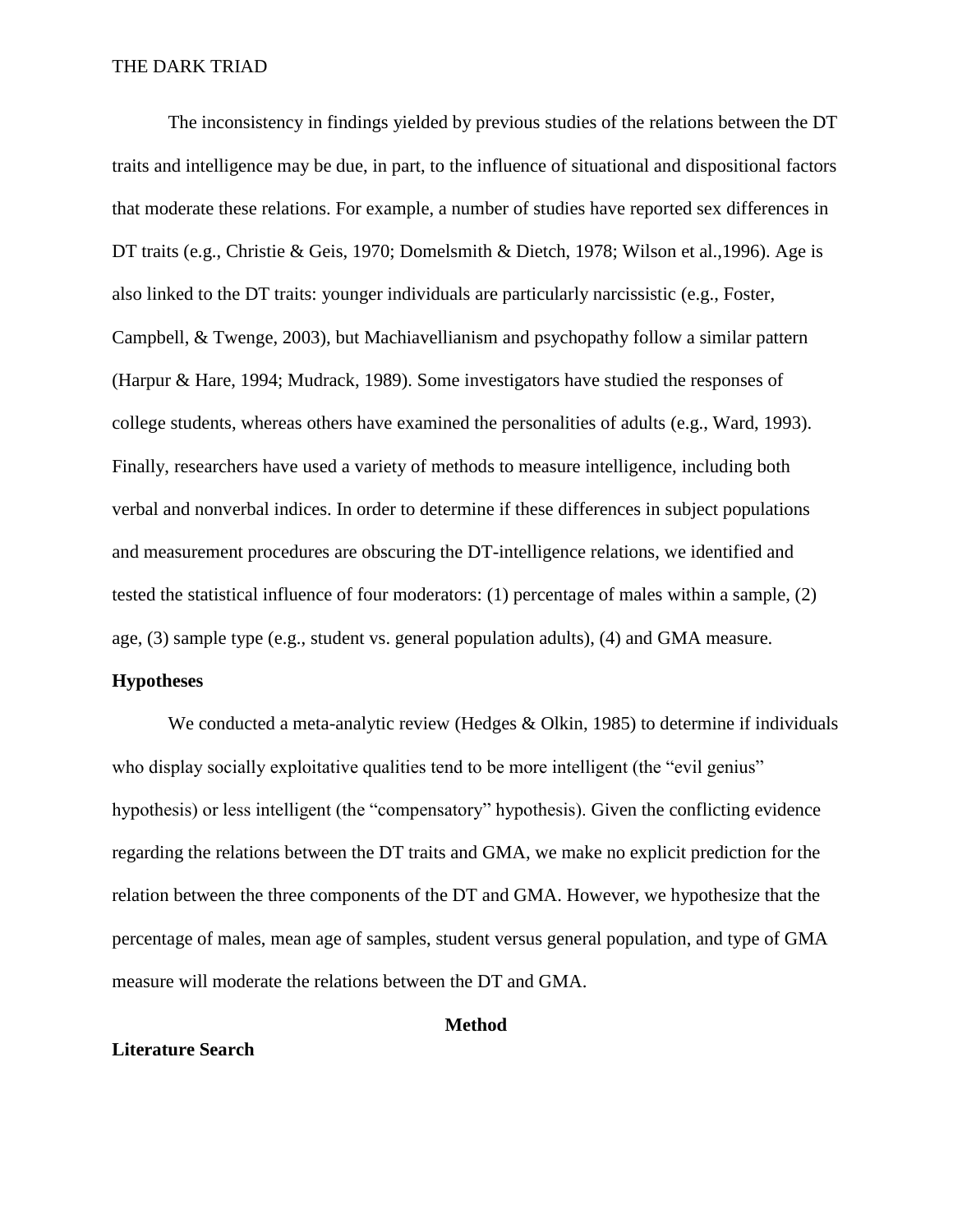We searched six databases--ABI Inform, AllAcademic.com, Google Scholar, ProQuest dissertations and theses, PsycINFO, and Web of Science--for published and unpublished research using various combinations of the following keywords: Machiavellian, Machiavellianism, MACH-IV, MACH-V, Kiddie-Mach, Nach-C, Nach-E, Supernumerary Personality Inventory, narcissism, overt narcissism, covert narcissism, Narcissistic Personality Inventory, State-Trait Grandiosity Scale, Psychological Entitlement Scale, Wink-Gough Narcissism scale, sub-clinical psychopathy, MMPI, CPI, Psychopathic Personality Inventory, Social Personality Inventory, Self-reported Psychopathy Questionnaire and Psychopathy Checklist.

We conducted this keyword search in German, French, and Spanish. To identify additional studies, we posted requests for unpublished studies and data to various email services (e.g., SPSP email messaging system, HR-DIV, OB-LIST). We also reviewed abstracts of recent *Academy of Management* and *Society for Industrial and Organizational Psychology* conferences (2006-2010), and examined the reference sections of meta-analyses, narrative reviews, and bibliographies on the Dark Triad traits (e.g., Decuyper et al. 2009; Fehr, Sampson, & Paulhus, 1992; Holtzman & Strube, 2009; Mudrack, 1990; Ruffo-Fiore, 1990; Ruiz, Pincus, & Schinka, 2008). The study search was finalized in October, 2012.

#### **Inclusion Criteria**

We included a study in the meta-analysis if it examined at least one component of the Dark Triad (i.e., Machiavellianism, narcissism, or psychopathy) and also included one or more measures of GMA. In cases where the authors reported insufficient information, we requested effect sizes before excluding the study from our sample. Paulhus and Williams (2002) conception of the DT was one that applied to non-clinical populations, therefore we eliminated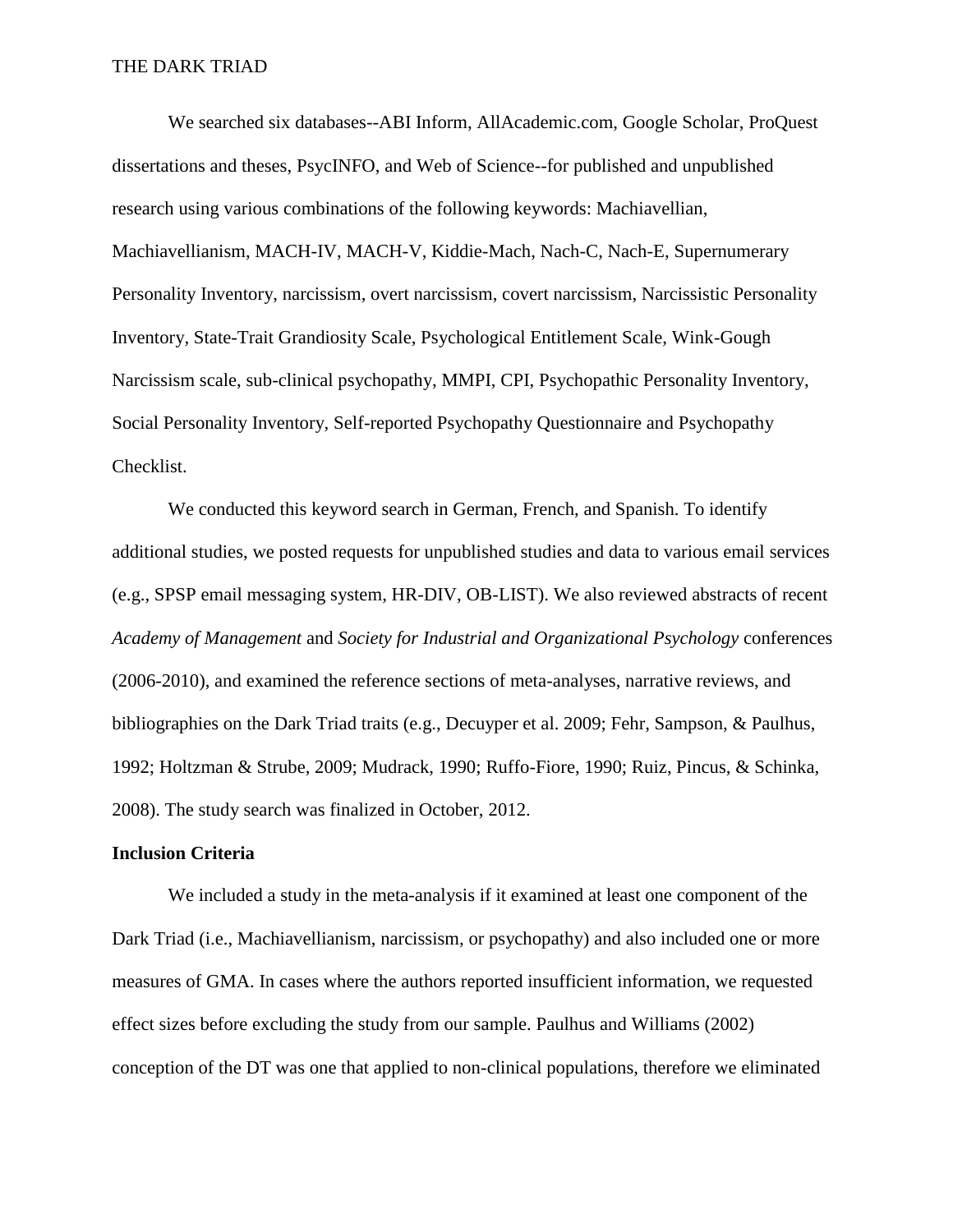psychiatric samples, prisoners, and young children. There were no stipulations concerning the nationality of a sample or a study's language.

# **Coding Studies**

We did not code proxies of the DT, nor did we include proxies of intelligence such as academic achievement, but given the high correlation between aptitude tests and intelligence tests (*r* = .82; Frey & Detterman, 2004), we did include six studies that used either the SAT or ACT. Analyses with and without these six studies revealed no differences in results. Our interest was confined to general mental ability, therefore we excluded "intelligence" constructs such as emotional intelligence and Machiavellian intelligence. The most frequently used intelligence measure was the Wonderlic, followed by the WAIS, Shipley Institute of Living Scale, and Otis Quick Scoring Mental Ability Test. All three Dark Triad traits have varying degrees of multidimensionality, but the number of studies that reported facet-level data for Machiavellianism, narcissism, and psychopathy was too small to provide stable point estimates for facet level relations. When a study reported only dimension level correlates, we averaged the dimensions to create a mean effect size and used equations outlined in Borenstein, Hedges, Higgins, and Rothstein (2009; p. 228) to calculate the variance of the composite correlation. Composite scores were only created when all dimensions of the measure were available. For example, if a study only used or reported two of the four subscales of the NPI, we did not create a total narcissism score. For the moderators, we coded the average age, percentage of males, type of GMA measure, and nationality of each sample. When age or sex was not reported, we computed the mean from the same population. For example, the age of undergraduate samples was omitted in some cases; therefore we used the average age of the other undergraduate samples as the best estimate.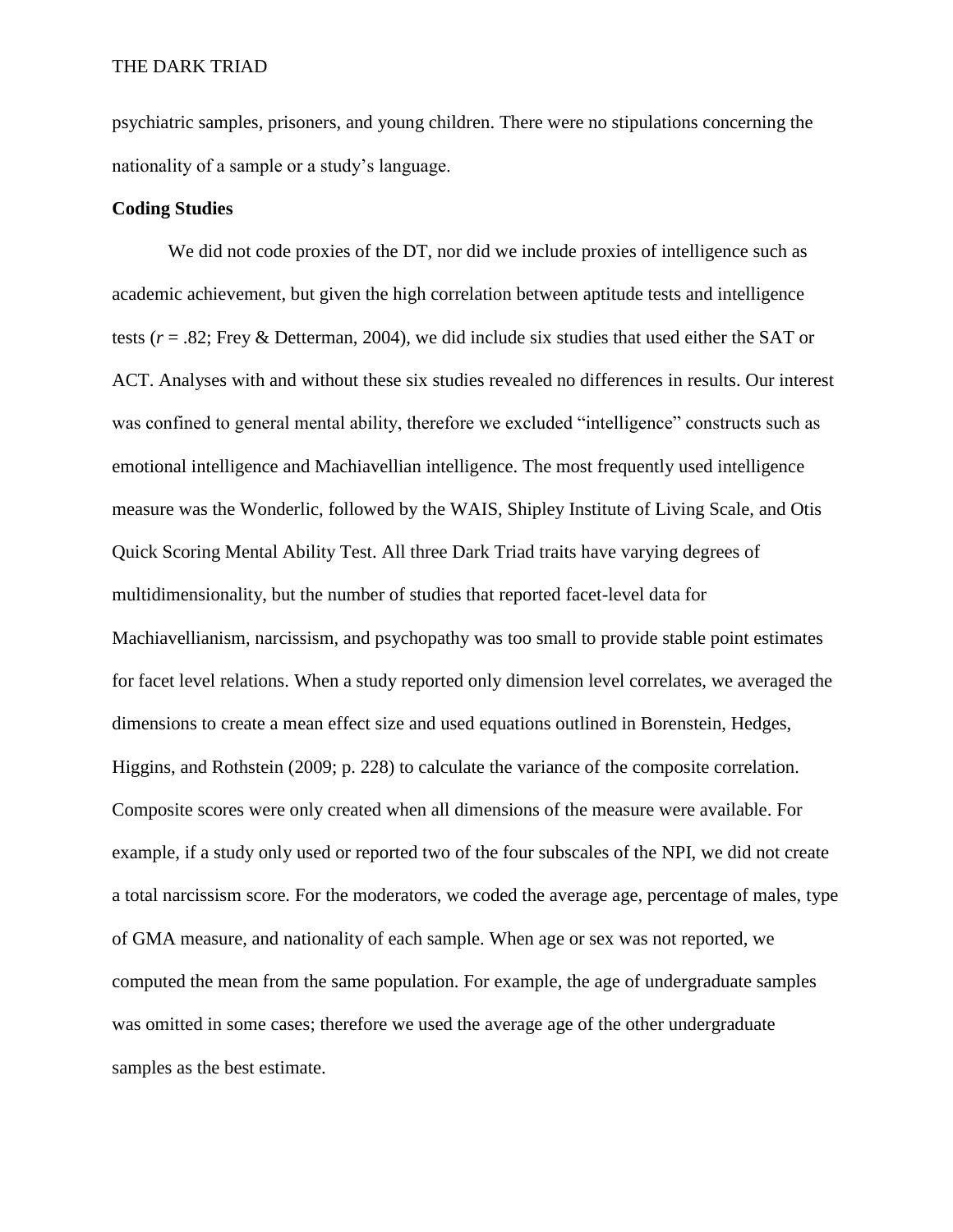We used Wood (2008) detection heuristics to identify and eliminate duplicate samples reported in two or more publications, but when a study reported multiple, independent samples, we included effect sizes from each sample as long as it met the aforementioned inclusion criteria.

#### **Meta-analytic Procedure**

We used Hedges and Olkin (1985) and Lipsey and Wilson (2001) random effects, maximum likelihood equations for both the overall analyses and tests of moderation. To assess the likelihood that a relation is moderated, we used the *I*-square statistic (Higgins, Thompson, Deeks, & Altman, 2003). The *I*-squared statistic is the ratio of true heterogeneity to total variation in observed effect sizes. The use of *I*-squared rather than the *Q*-statistic or tau-squared is due to the fact that the *I*-squared is less affected by the scaling of the measures or the number of included studies (Borenstein et al, 2009). An *I*-squared value greater than 25 percent indicates that a search for moderation is justified (Higgins et al., 2003). Because our moderators were either binary (student versus general population; Wonderlic versus other GMA measures) or continuous (age, sex), we used unrestricted maximum likelihood meta-regression. For each DT construct, moderators were entered simultaneously.

#### **Results**

Table 1 provides a complete list of all studies that were included in the meta-analyses. Our final sample consisted of 39 articles, reporting 48 separate samples, with a total of 10,313 participants. Residents of 4 nations were represented (US, Canada, Germany, Malaysia), but nearly all studies were conducted in the United States or Canada. Unfortunately, this prevented us from testing for national or cultural differences. Empirical interest in the DT-GMA relation has varied over time, with 6 effect sizes from the 1960s, 14 from the 1970s, only 5 between 1980-1999, but 28 since 2000. The sex of participants in the samples (54% male) is nearly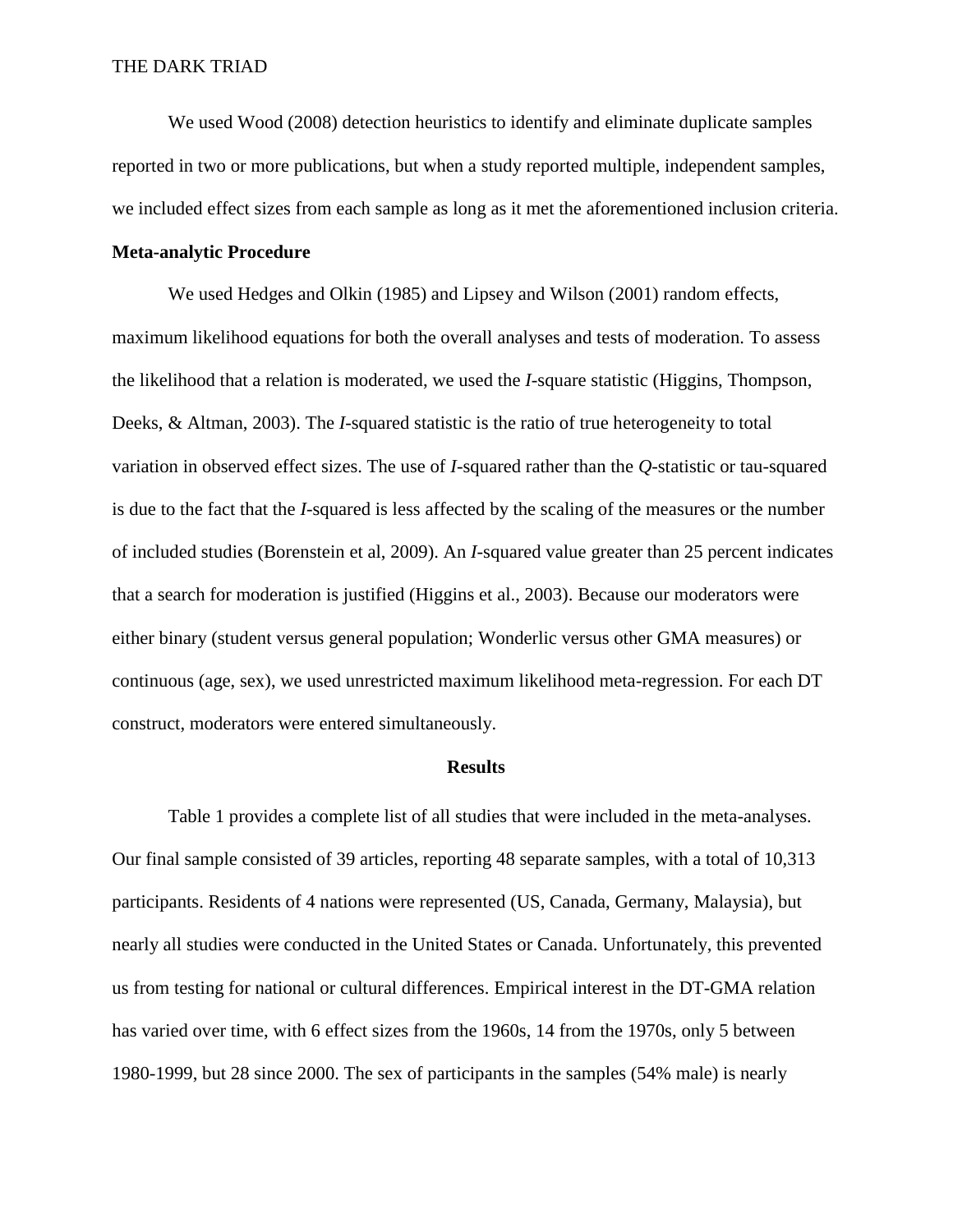representative of the population. The sample type and measures used are also reported in Table 1.

Table 2 reports the overall findings and tests of moderation. Across all three traits of the DT, we find no significant relations to GMA. Effects were very small, ranging from .03 to -.05, and never accounting for an appreciable percentage of the variance in GMA. This runs counter to both the compensatory hypothesis and the "evil genius" hypothesis. Further, this result indicates that the negative (e.g., Blunt, 1982; Brummel, 2008; Dahling, Whitaker, & Levy, 2009) and positive (e.g., Rounds, 1989; Singer, 1964; Vazire, 2006) relations found between DT traits and GMA reported in specific investigations may be the result of sampling error and do not reflect a true relation between any DT trait and GMA. Additionally, across all 48 effects sizes, 35 of the correlations had an absolute value of .10 or less. In sum, we find no evidence that the DT and GMA are significantly related.

Even though the overall DT-GMA relation was not statistically significant, the *I*-squared values in excess of .25 suggested contextual and disposition factors were likely moderating the strength of that relation. The absence of significant correlations does not necessarily indicate no relation between the DT and GMA, only that across the population of studies the average effect is close to zero. However, in certain situations or within certain populations, the DT and GMA may be related. When we examined this possibility through meta-regression, we found partial support for all four of our moderators with the moderators accounting for substantial amounts of the variance in effect sizes  $(R^2)$ . Specifically, the Machiavellianism-GMA relation was significantly different between students and the general population  $(B = -184)$  with students showing a positive relation of .079 and non-student showing a negative relation of -.043. In addition, age moderated both the relation between narcissism and GMA ( $B = -0.016$ ) and the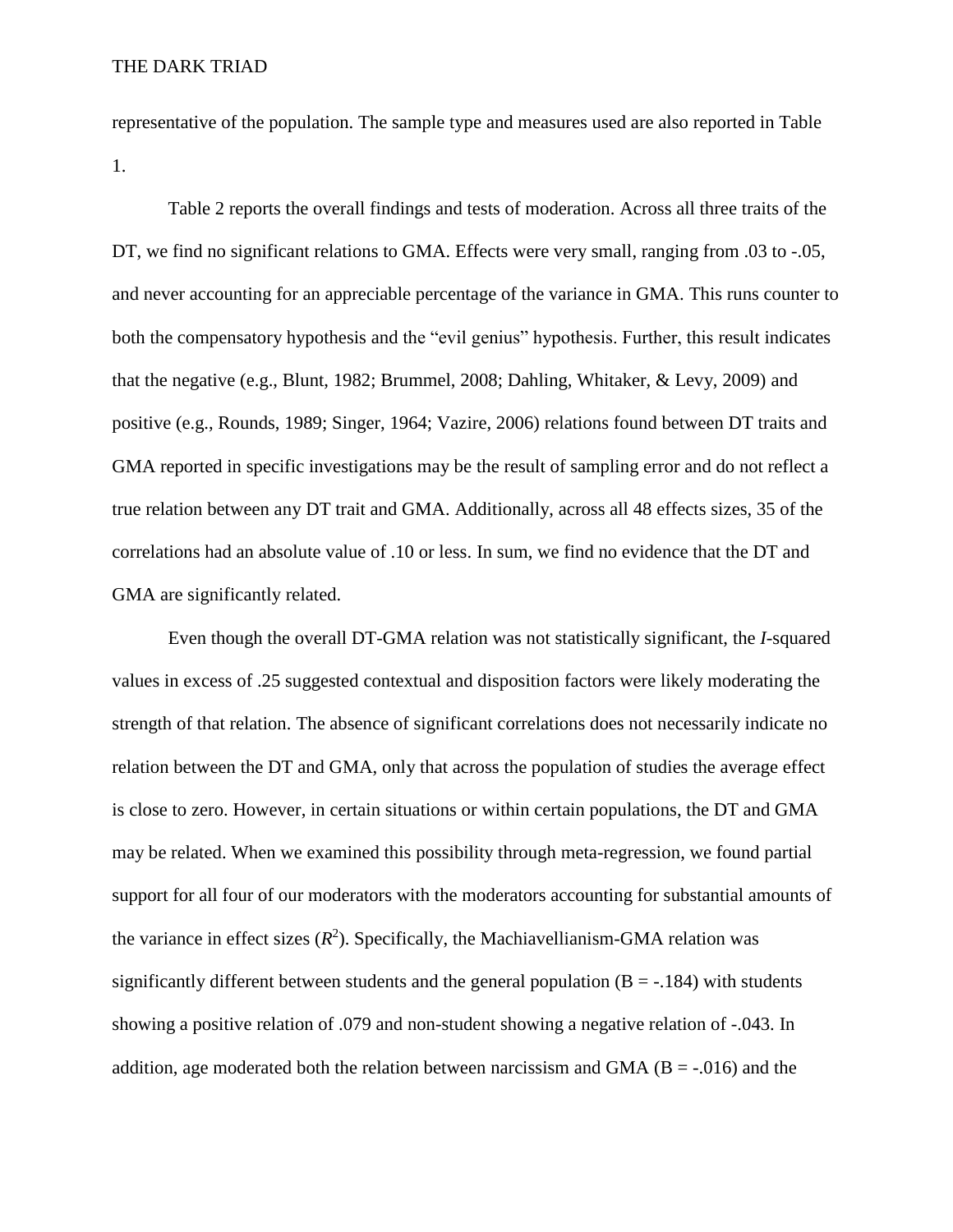relation between Machiavellianism and GMA ( $B = -0.010$ ), such that the relations were stronger in studies of younger samples than older samples. Although a small effect, the greater the percentage of males in the samples, the weaker the GMA relations (as evidenced by the coefficients having the opposite sign as the main effect) for both Machiavellianism and psychopathy  $(B = -0.001)$  and  $(0.002)$ , respectively). Finally, studies that used the Wonderlic had weaker effects sizes for both Machiavellianism ( $B = -0.090$ ) and psychopathy ( $B = 0.202$ ). Despite these effects being statistically significant, the number of included studies was small and more work, including replication studies, is needed to fully understand the various interactions at play in the DT-GMA relations.

#### **Discussion**

This meta-analytic review of empirical studies of the relation between Dark Triad traits (Machiavellianism, narcissism, and psychopathy) and general mental ability (GMA) supported neither the evil genius hypothesis nor the compensatory hypothesis. Individuals who are more intelligent than others on average are not more likely to exhibit personality traits that condone a manipulative, socially aversive style of interaction. However, although aspects of the DT traits are related to impulsivity, short-sightedness, and deficits in abstract reasoning, these aversive personality traits were not more prevalent or pronounced in those who were less cognitively advanced. Those individuals whose personalities include such dark traits as Machiavellianism, narcissism, and psychopathy are neither brute dullards nor evil geniuses on average. Metaregression analyses suggested that the strength of these relations was moderated by the age and sex of the participants, type of sample studied, and GMA measure.

#### **Limitations and Future Directions**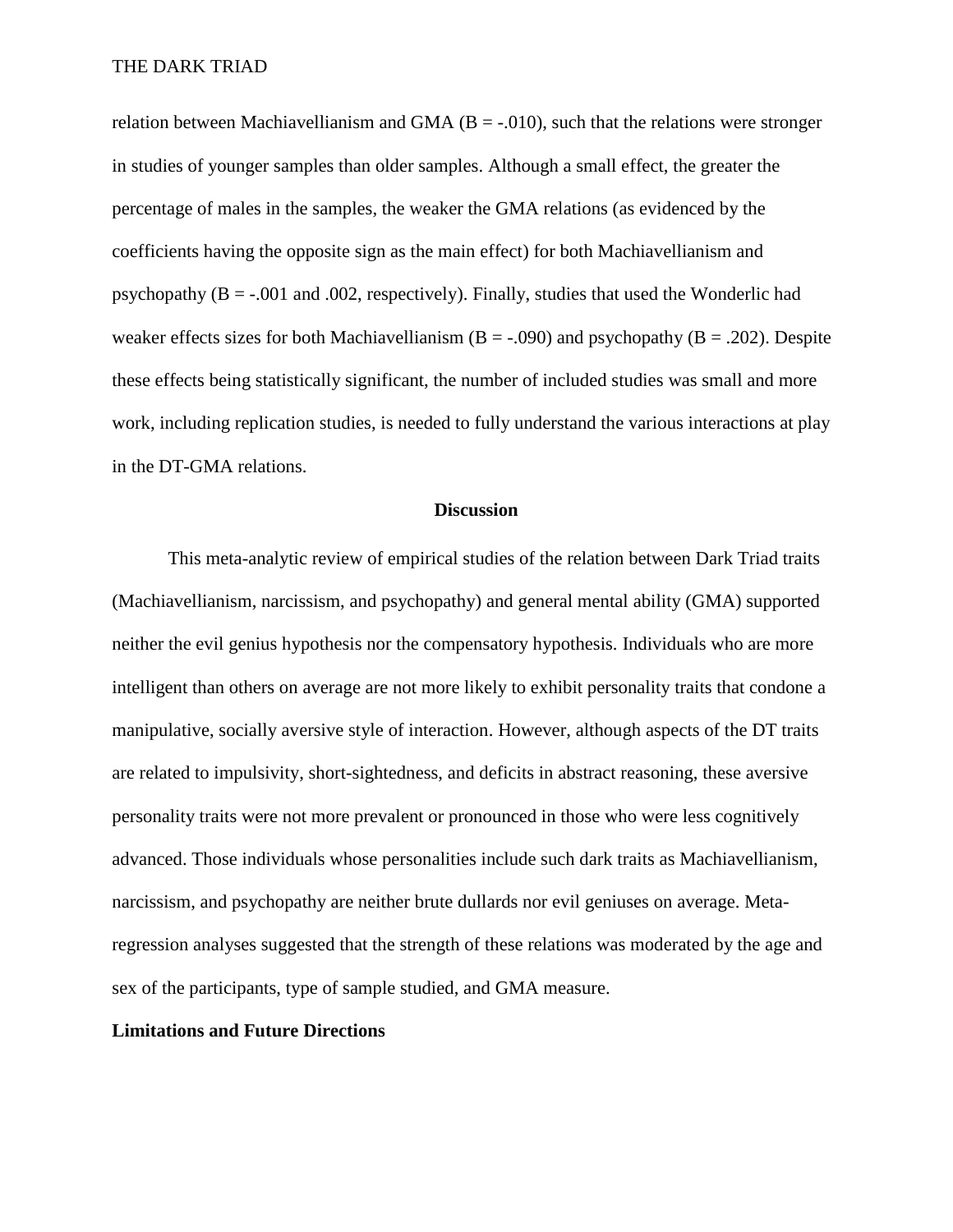The current meta-analytic review has advanced the study of individual differences in several ways. Nonetheless, several limitations to this work exist. First, each of the relations between GMA and the DT included *I*-squared statistics indicating that moderate to large amounts of heterogeneity were present. We tested four theoretical supported moderators (e.g., percentage of males, age, type of sample, GMA measure). However, due to the limitations of the primary samples, we were unable to test for all theoretically meaningful moderators (e.g., culture). Additional research targeted at potential contingency factors may serve to provide a more comprehensive understanding of the DT-GMA relations. For example, we suspect that within certain jobs, the relation between the DT and GMA might be quite strong, especially in professions where success depends more on interpersonal savvy. Further, the relations between DT traits and GMA may be a nonlinear one, such that very low and very high levels of the DT are associated with low intelligence, but a certain amount of manipulation, self-promotion, and callousness may relate to above average intelligence.

Another limitation of this meta-analytic review is that we were unable to explore facetlevel information regarding the DT constructs. The vast majority of primary samples explored the DT constructs at the global level. It is possible that subfacets of the DT have stronger negative relations with GMA that we were unable to consider in this study.

One final avenue for future research is the improvement of the measurement of the DT (O'Boyle et al., 2012; Wu & LeBreton, 2011). The limitations of self-report measures of personality have been discussed in-depth across multiple areas of research (e.g., Morgeson et al., 2007; Paulhus & Vazire, 2007; Vazire, 2010; Vazire & Carlson, 2010; Vazire & Carlson, 2011). These limitations hold true for the measurement of the DT using self-report measures. For instance, Machiavellian and psychopathy items are vulnerable to response distortion, such as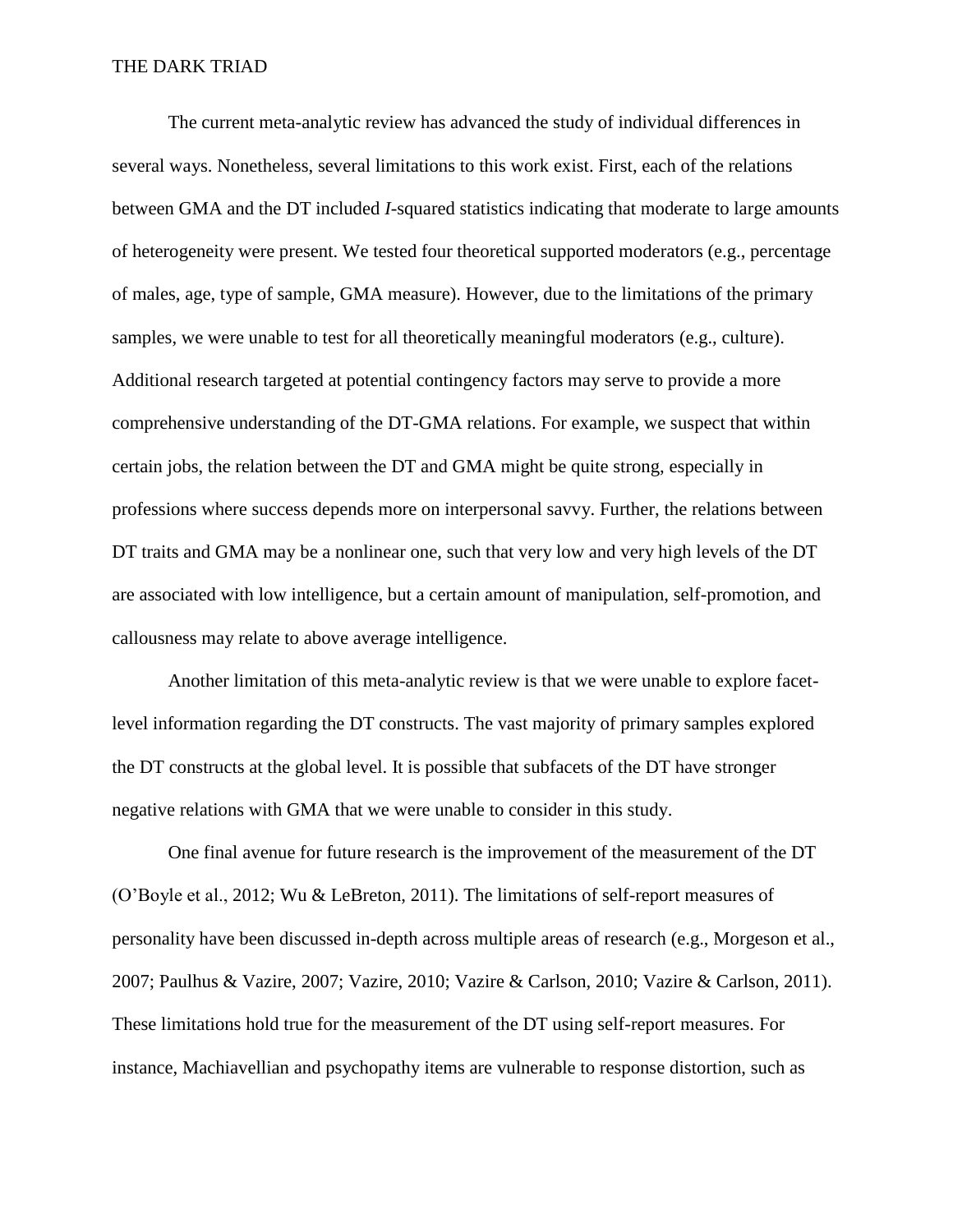socially desirable responding. The warped self-perceptions of narcissists are vulnerable to biases resulting in dishonest self-reports. One approach to mitigate the limitations of self-reports of the DT is to consider observer ratings of personality (e.g. Vazire, 2006). Subsequently, systematic measurement error due to self-perception inaccuracies (Vazire & Mehl, 2008), informational asymmetries (Vazire, 2010), and response distortion may be mitigated. Thus, future research should consider the measurement of the DT using observer ratings.

## **Conclusion**

A meta-analytic review of the relation between GMA and the DT did not support either the evil genius or compensation hypothesis. There was no relation between GMA and Machiavellianism, narcissism, and psychopathy. There is evidence that characteristics of the sample and the measures used moderate the relations between GMA and DT. Future research should be directed at the improving the measurement of the DT through means such as observer ratings of personality and by considering subfacets of the different traits as well as other moderating influences.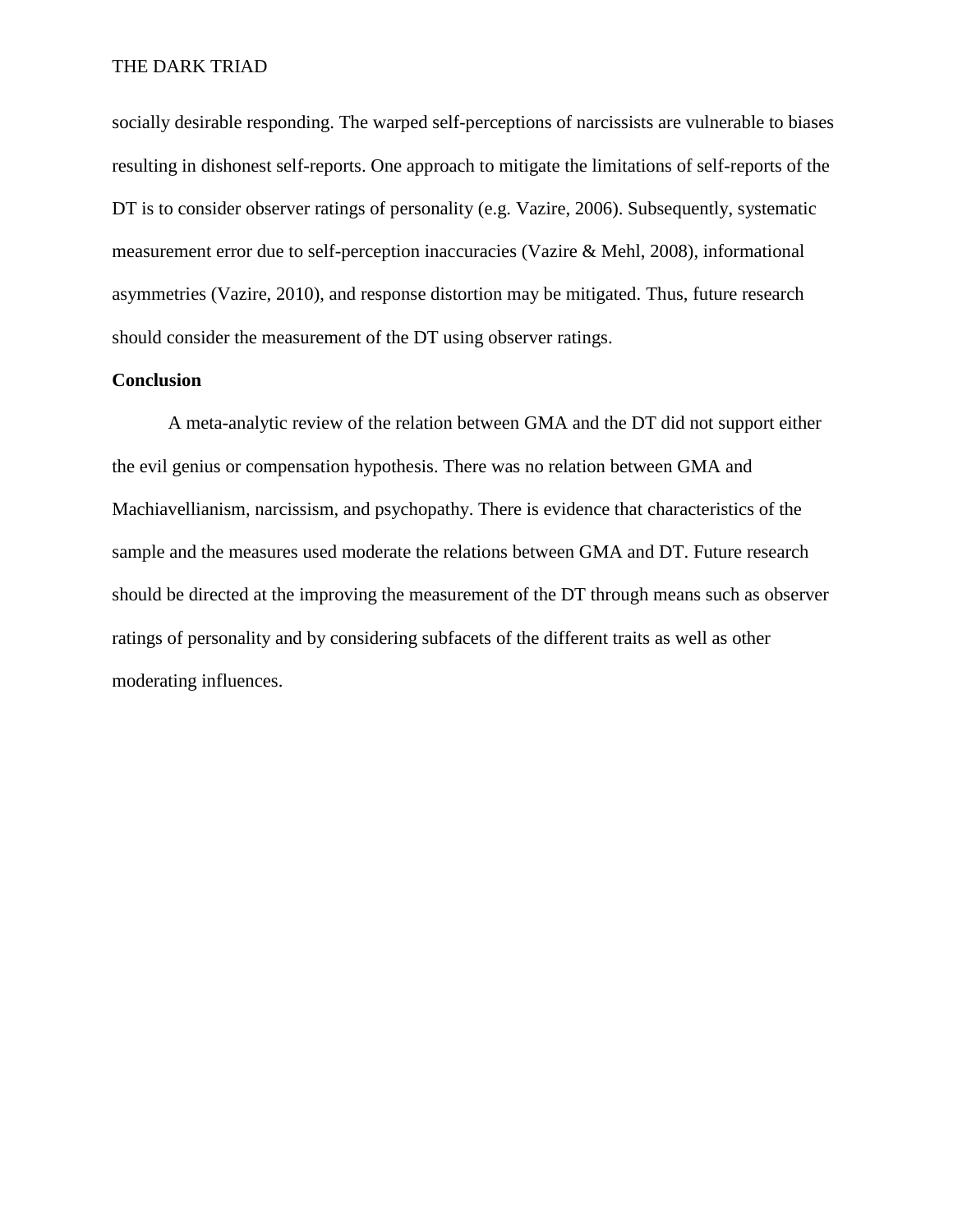#### **References (Articles marked with (\*) were included in meta-analysis)**

- Banks, G.C. & McDaniel, M.A. (2011)*.* The kryptonite of evidence-based I-O psychology. *Industrial and Organizational Psychology: Perspectives on Science and Practice, 4,* 40- 44. doi: 10.1111/j.1754-9434.2010.01292.x.
- Barlow, A., Qualter, P., & Stylianou, M. (2010). Relationships between Machiavellianism, emotional intelligence and theory of mind in children. *Personality and Individual Differences, 48,* 78-82. doi: 10.1016/j.paid.2009.08.021
- \*Baxter, D. R. (2003). Aberrant self-promotion, vocational interests, and college. Unpublished doctoral dissertation, University of Georgia.
- \*Baytalskaya, N. (2007). The effects of Machiavellianism, perspective taking, and emotional intelligence: Components on negotiation strategies and outcomes. *Personality and Individual Differences, 43*, 179-189. doi:10.1016/j.paid.2006.11.019
- \*Benning, S. D., Patrick, C. J., Hicks, B. M., Blonigen, D. M., & Krueger, R. F. (2003). Factor structure of the Psychopathic Personality Inventory: Validity and implications for clinical assessment. Psychological Assessment, 15, 340-350. doi: 10.1037/1040-3590.15.3.340
- \*Blunt, J. H. (1982). *The prediction of police officer performance utilizing the MMPI.*  Unpublished master's thesis, University of Central Florida.
- \*Bogaert, A. F. (2001). Personality, individual differences, and preferences for the sexual media. *Archives of Sexual Behavior, 30*, 29-53. doi: 10.1023/A:1026416723291
- Borenstein, M., Hedges, L.V., Higgins, J. P. T., & Rothstein, H. R. (2009). *Introduction to metaanalysis.* United Kingdom: Wiley.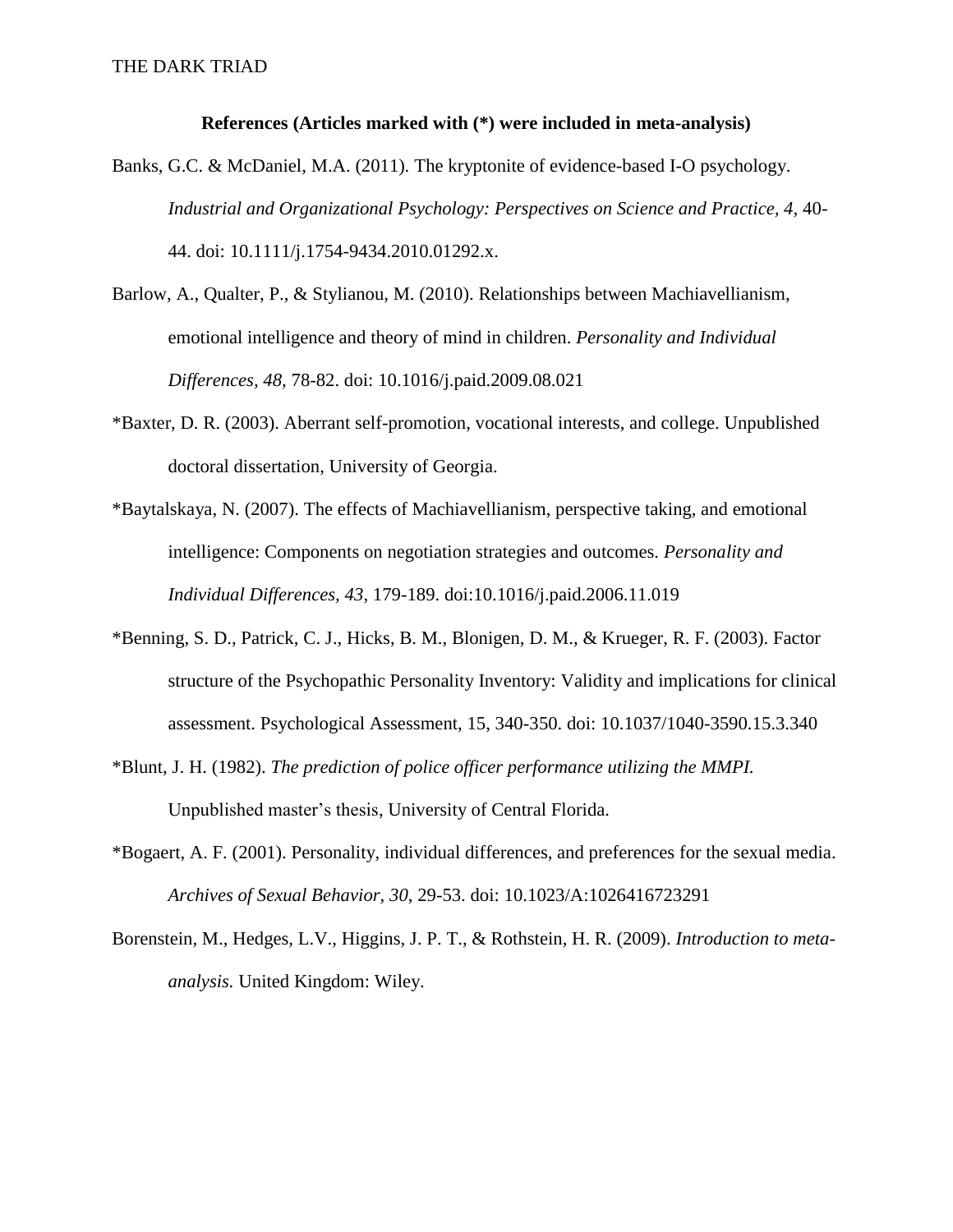- \*Brummel, B. J. (2008). Investigating the role of obligation and entitlement in the prosocial disposition and citizenship performance. Unpublished Dissertation. University Of Illinois at Urbana-Champaign
- Campbell, J., Schermer, J. A., Villani, V. C., Nguyen, B., Vickers, L., & Vernon, P. A. (2009). A behavioral genetic study of the Dark Triad of personality and moral development. *Twin Research and Human Genetics*. *12*, 132-136. doi: 10.1375/twin.12.2.132
- Chabrol, H, van Leeuwen, N, Rodgers R, & Séjourné N. (2009). Contributions of psychopathic, narcissistic, Machiavellian, and sadistic personality traits to juvenile delinquency. *Personality and Individual Differences, 47,* 734-739. doi:10.1016/j.paid.2009.06.020

\*Christie, R., & Geis, F. L. (1970). *Studies in Machiavellianism*. New York: Academic Press.

- \*Côté, S., DeCelles, K., McCarthy, J., Van Kleef, G. A. and Hideg, I. (2011). The Jekyll and Hyde of emotional intelligence: Emotion regulation knowledge facilitates prosocial and interpersonally deviant behaviour. *Psychological Science, 22*, 1073–1080. doi: 10.1177/0956797611416251
- \*Dahling, J. J., Whitaker, B. G., & Levy, P. E. (2009). The development and validation of a new Machiavellianism scale. *Journal of Management, 35*, 219-257. doi:10.1177/0149206308318618
- Decuyper, M., De Pauw, S., De Fruyt, F., De Bolle, M., & De Clercq, B. J. (2009). A metaanalysis of psychopathy-, antisocial PD- and FFM associations. *European Journal of Personality, 23,* 531–565. doi:10.1002/per.729
- Domelsmith, D. E., & Dietch, J. T. (1978). Sex differences in the relationship between Machiavellianism and self-disclosure. *Psychological Reports, 42,* 715–721. doi:10.2466/pr0.1978.42.3.715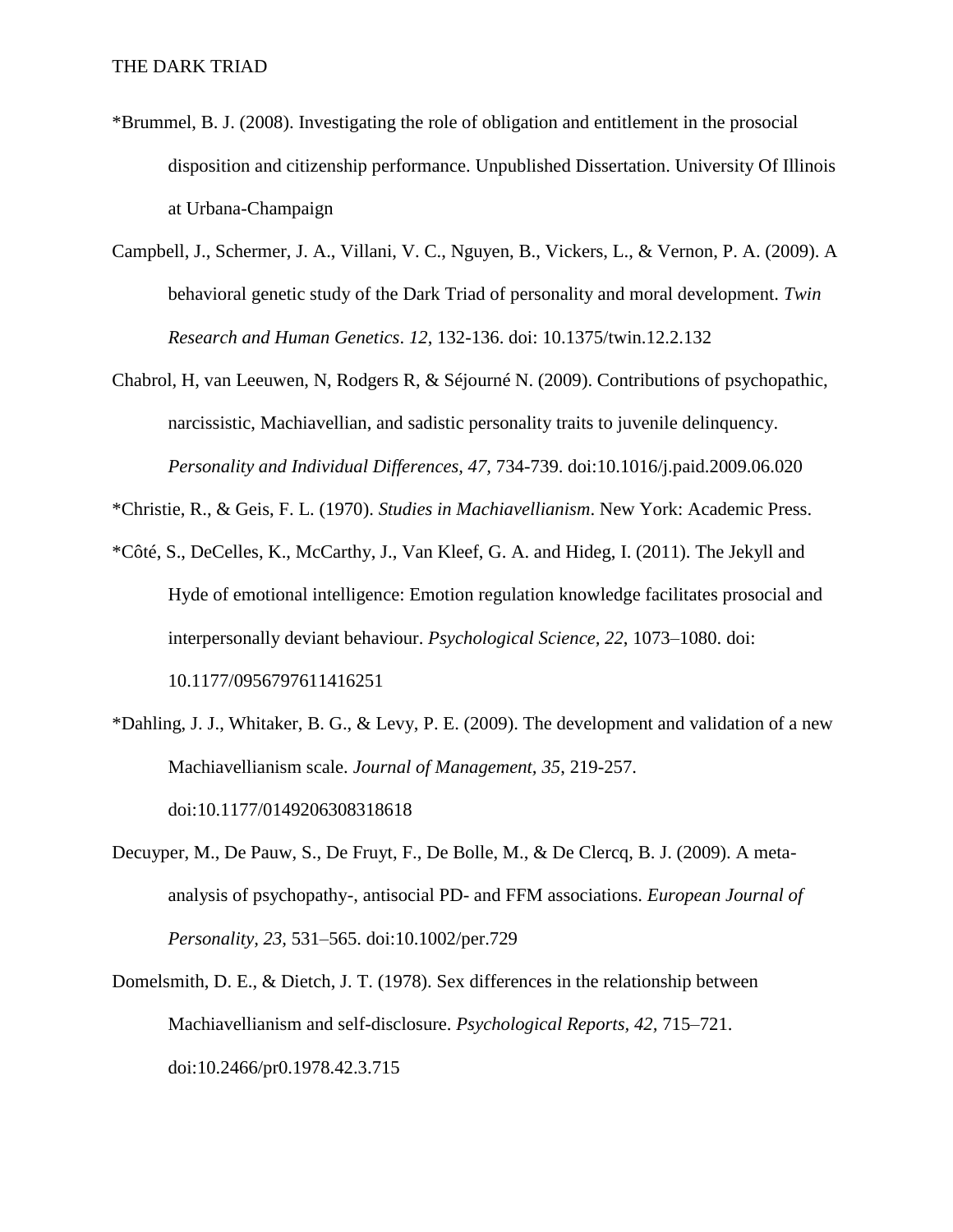- Fehr, B., Samson, D., & Paulhus, D. L. (1992). The construct of Machiavellianism: Twenty years later. In C. D. Spielberger & J. M. Butcher (Eds.), *Advances in personality assessment*  (pp. 77–116) Hillsdale, NJ: Erlbaum.
- \*Ferris, G. R., Treadway, D. C., Kolodinsky, R. W., Hochwarter, W. A., Kacmar, C. J., Douglas, C., & Frink, D. D. (2005). Development and validation of the political skill inventory. *Journal of Management, 31*, 126-152. doi:10.1177/0149206304271386
- Foster, J. D., Campbell, W. K., & Twenge, J. M. (2003). Individual differences in narcissism: Inflated self-views across the lifespan and around the world. *Journal of Research in Personality, 37,* 469-486. doi:10.1016/S0092-6566(03)00026-6
- Frey, M. C., & Detterman, D. K. (2004). Scholastic assessment or g? The relationship between the scholastic assessment test and general cognitive ability. *Psychological Science, 15*, 373-378. doi: 10.1111/j.0956-7976.2004.00687.x
- \*Gable, M., & Topol, M. T. (1991). Machiavellian managers: Do they perform better? *Journal of Business & Psychology, 5*, 355-365. doi:10.1007/BF01017707
- \*Gabriel, M. T., Critelli, J. W., & Ee, J. S. (1994). Narcissistic illusions in self-evaluations of intelligence and attractiveness. *Journal of Personality, 62*, 143-155. doi: 10.1111/j.1467- 6494.1994.tb00798.x
- Gillstrom, B (1995): *Abstract thinking in criminal psychopaths*. Unpublished Doctoral Thesis, University of British Columbia, Vancouver, British Columbia.
- \*Goncalo, J. A., Flynn, F. J., & Kim, S. H. (2010). Are two narcissists better than one?: The link between narcissism, perceived creativity and creative performance. *Personality and Social Psychology Bulletin, 36,* 1484-1495. doi: 10.1177/0146167210385109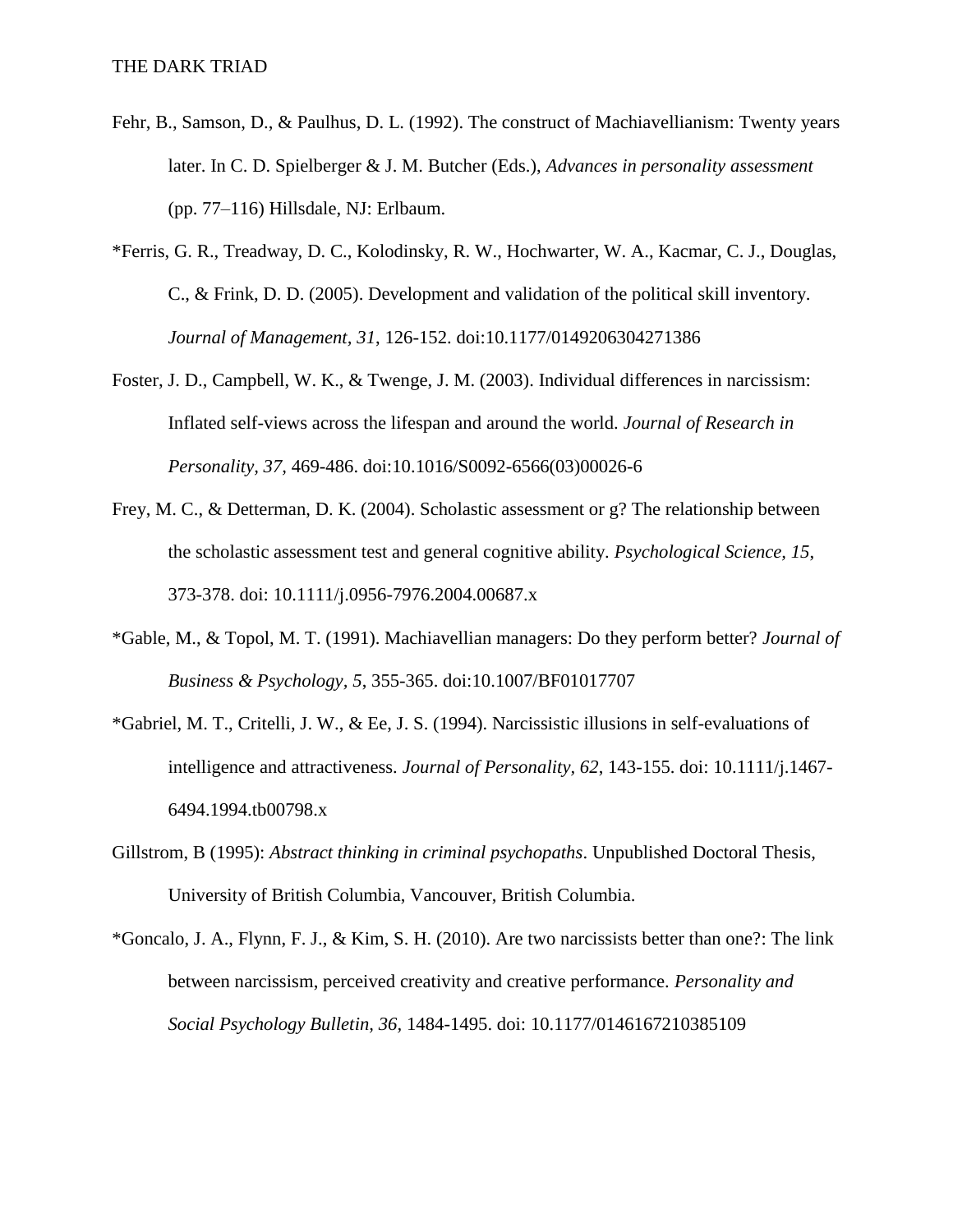- Harpur, T. J., & Hare, R. D. (1994). Assessment of psychopathy as a function of age. *Journal of Abnormal Psychology, 103*, 604-609. doi: 10.1037//0021-843X.103.4.604
- Hedges, L. V. & Olkin, I. (1985). *Statistical Methods for Metaanalysis*. Boston, Mass: Academic Press.
- \*Hess, L. R. (1972). *Police entry tests and their predictability of score in police academy and subsequent job performance.* Unpublished doctoral dissertation, Marquette University.
- Higgins, J. P. T., Thompson, S.G., Deeks, J. J., & Altman, D. G. (2003). Measuring inconsistency in meta-analyses. *British Journal of Medicine, 327,* 557-560. . doi: 10.1136/bmj.327.7414.557
- Holtzman, N. S., & Strube, M. J. (2009). Narcissism and attractiveness. *Journal of Research in Personality, 44,* 133–136. doi:10.1016/j.jrp.2009.10.004
- \*Hopstock, P. J. (1974). *Personality and environmental determinants, of the facilitation effect*. State University of New York at Stony Brook.
- Jonason, P. K., Li, N. P., Webster, G. D., & Schmitt, D. P. (2009). The Dark Triad: Facilitating a short-term mating strategy in men. *European Journal of Personality, 23,* 5–18. doi:10.1002/per.698
- Jonason, P. K., Slomski, S., Partyka, J. (2011) The Dark Triad at work: How toxic employees get their way. *Personality and Individual Differences*, Advance online publication. doi:10.1016/j.paid.2011.11.008.
- Jonason, P. K., Tost, J. (2010). I just cannot control myself: The Dark Triad and self-control. *Personality and Individual Differences*, *49*, 611-615., doi:10.1016/j.paid.2010.05.031.
- Jones, D. N., & Paulhus, D. L. (2011). The role of impulsivity in the Dark Triad of personality. *Personality and Individual Differences*, *51*, 679-682, doi:10.1016/j.paid.2011.04.011.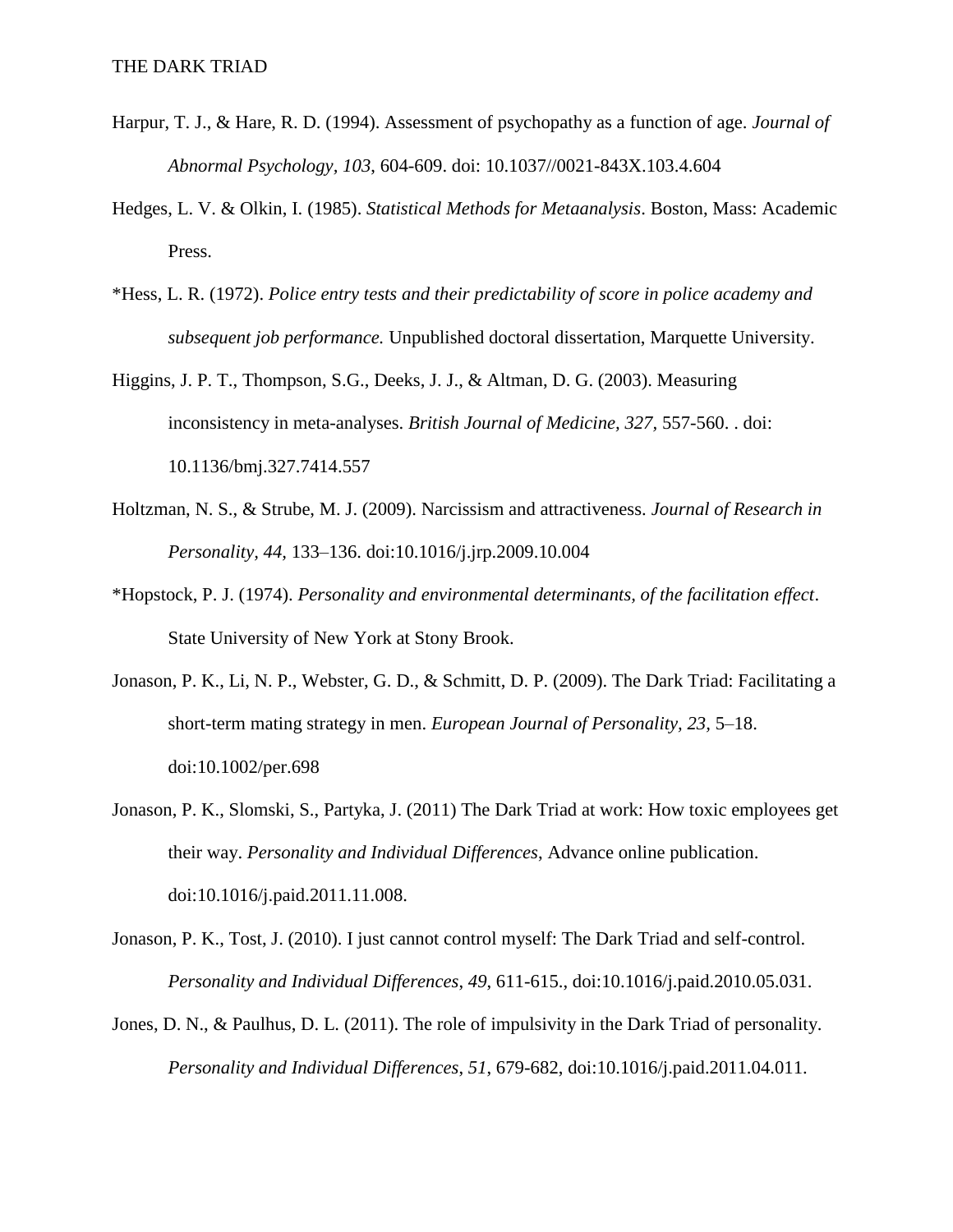- \*Knapp, D. J., McCloy, R. A., & Heffner, T. S. (2004). *Validation of Measures Designed to Maximize 21st-Century Army NCO Performance.* United States Army Research Institute for the Behavioral and Social Sciences.
- Lilienfeld, S. O., Waldman, I. D., Landfield, K., Watts, A. L., Rubenzer, S., & Faschingbauer, T. R. (2012). Fearless Dominance and the U.S. Presidency: Implications of psychopathic personality traits for successful and unsuccessful political leadership. *Journal of Personality and Social Psychology, 103,* 489-505. doi: 10.1037/a0029392
- Lipsey, M. W., & Wilson, D. B. (2001). *Practical Meta-Analysis*. Thousand Oaks, CA: Sage Publications.
- \*Lobene, E. V. (2010). Perceived Overqualification: *A model of antecedents and outcomes*. Unpublished master's thesis. North Carolina State University.

Lykken, D. T. (1995). *The antisocial personalities*. Hillsdale, NJ: Erlbaum.

- Lynam, D., Moffitt, T., & Stouthamer-Loeber, M. (1993). Explaining the relation between IQ and delinquency: Class, race, test motivation, school failure, or self-control? *Journal of Abnormal Psychology, 102,* 187-196. doi:10.1037/0021-843X.102.2.187
- \*Marcus, B., & Schuler, H. (2004). Antecedents of counterproductive behavior at work: A general perspective. *Journal of Applied Psychology, 89*, 647-660. doi:10.1037/0021- 9010.89.4.647
- \*Marks, E., & Lindsay, C. A. (1966). Machiavellian attitudes: Some measurement and behavioral considerations *Sociometry, 29*, 228-236.
- \*Maroldo, G. K. (1976). Relationship between Machiavellianism, external control, and cognitive style among college students. *Psychological Reports, 39*, 805-806. doi: 10.2466/pr0.1976.39.3.805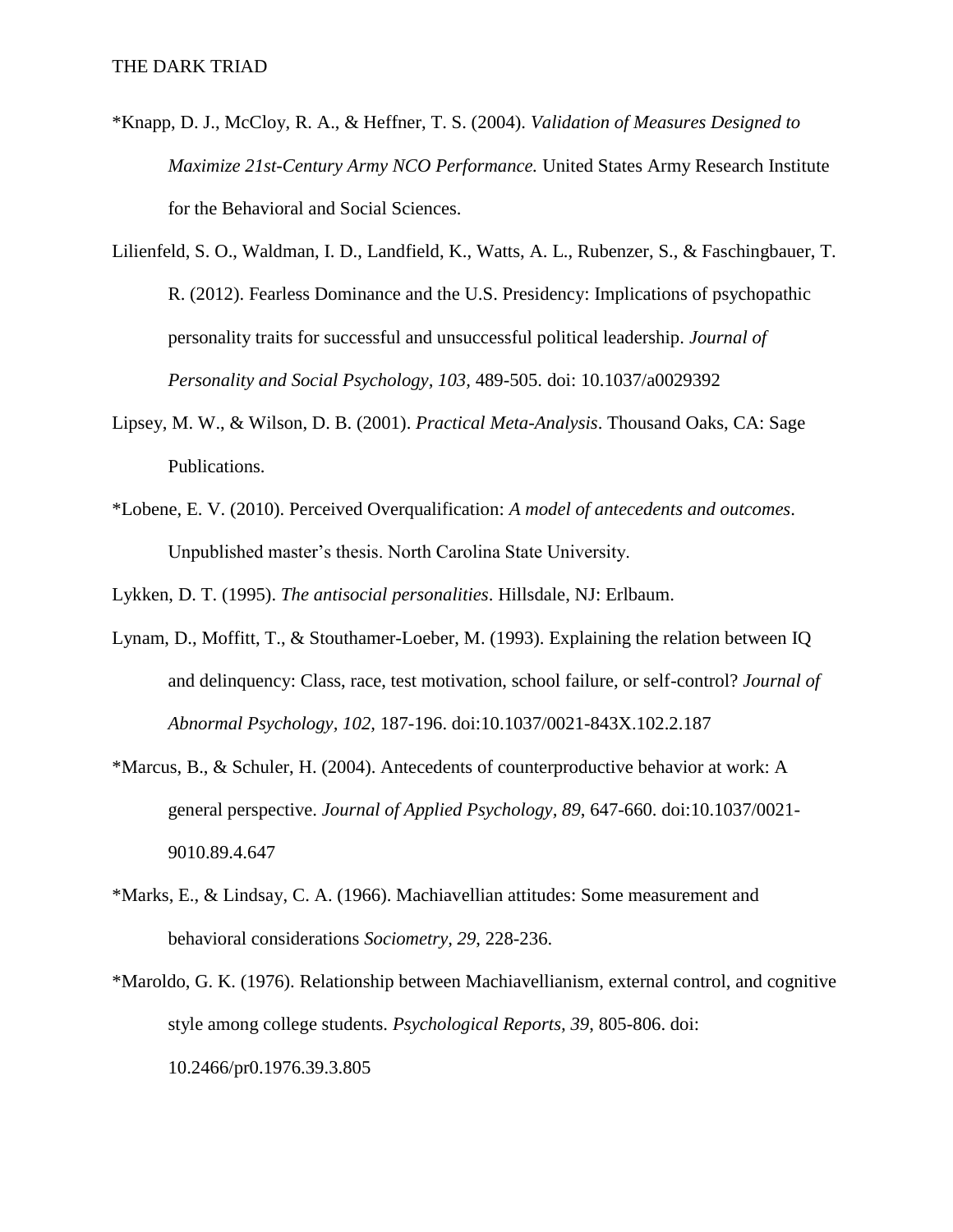- \*Maroldo, G., & Flachmeir, L. (1978). Machiavellianism, external control, and cognitive style of American and West German co-eds. *Psychological Reports, 42*, 1315-1317. doi: 10.2466/pr0.1978.42.3c.1315
- Morgeson, F. P., Campion, M. A., Dipboye, R. L., Hollenbeck, J. R., Murphy, K. R., & Schmitt, N. (2007). Reconsidering the use of personality tests in personnel selection contexts. *Personnel Psychology, 60*, 683-729. doi: 10.1111/j.1744-6570.2007.00089.x
- \*Mowery, H. C. (2010). Negative emotion regulation in antisociality and psychopathy. Unpublished doctoral dissertation, Indiana University.
- Mudrack, P.E. (1989). Group cohesiveness and productivity: A closer look. *Human Relations*, *42,* 771-785. doi:10.1177/001872678904200902
- Mudrack, P. E. (1990). Machiavellianism and locus of control: A metaanalytic review. *Journal of Social Psychology, 130,* 125–126. doi:10.1080/00224545.1990.9922944
- \*Nathanson, C., Paulhus, D. L., & Williams, K. M. (2006). Predictors of a behavioral measure of scholastic cheating: Personality and competence but not demographics. *Contemporary Educational Psychology, 31*, 97-122. doi:10.1016/j.cedpsych.2005.03.001
- O'Boyle Jr., E. H., Forsyth, D. R., Banks, G. & McDaniel, M. A. (2012). A meta-analysis of the Dark Triad and work outcomes: A social exchange perspective*. Journal of Applied Psychology, 97*, 557-579. doi: 10.1037/a0025679
- \*Okanes, M. M., & Murray, L. W. (1982). Machiavellian and achievement orientations among foreign and American master's students in business administration. *Psychological Reports, 50,* 519-526. doi: 10.2466/pr0.1982.50.2.519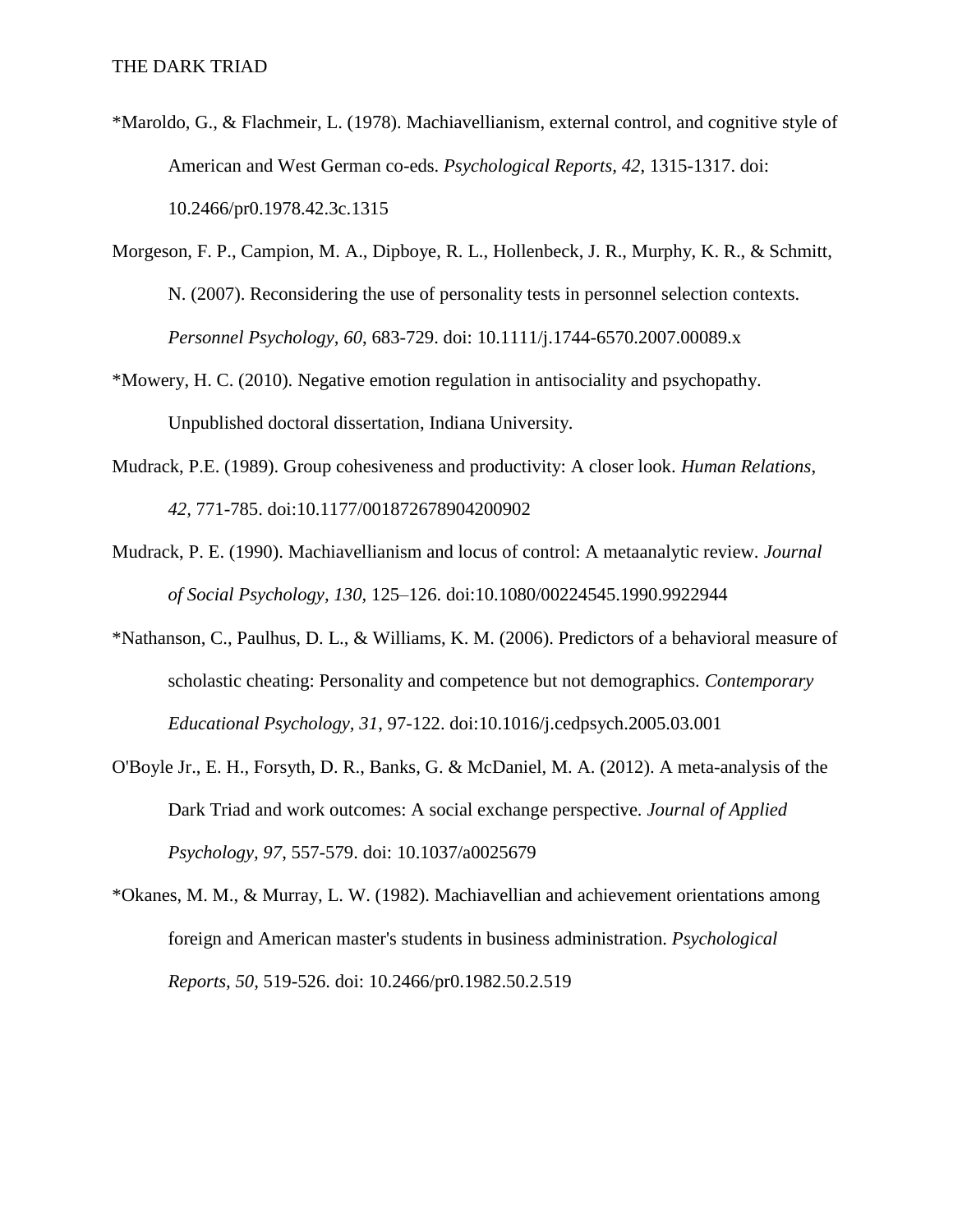- Paal, T. & Bereczkei, T. (2007). Adult theory of mind, cooperation, Machiavellianism: The effect of mindreading on social relations. *Personality and Individual Differences, 43,*  541-551. doi: 10.1016/j.paid.2006.12.021
- \*Paulhus, D. L., & Williams, K. M. (2002). The dark triad of personality: Narcissism, Machiavellianism, and psychopathy. *Journal of Research in Personality, 36*, 556-563. doi:10.1016/S0092-6566(02)00505-6
- \*Paulhus, D. L., Williams, K., & Harms, P. (2001). Shedding light on the dark triad of personality: Narcissism, Machiavellianism, and psychopathy. *Presented at 2001 Society for Personality and Social Psychology Convention*, San Antonio.
- Paulhus, D. L., & Vazire, S. (2007). The self-report method. In R. W. Robins, R. C. Fraley & R. Krueger (Eds.), *Handbook of research methods in personality psychology* (pp. 224-239). New York: Guilford.
- Paunonen, S. V., Lönnqvist, J., Verkasalo, M., Leikas, S., & Nissinen, V. (2006). Narcissism and emergent leadership in military cadets. *The Leadership Quarterly*, *17,* 475-486. doi:10.1016/j.leaqua.2006.06.003.
- \*Reed, E. J. (1973). *Communication tactics used by high and low Machiavellians in differentially-motivated task-oriented situations*. (Doctoral Dissertation, University of California, Los Angeles). ProQuest Dissertations, AAT 7403983.
- \*Rounds, F. E. (1989). *The relationship of the MMPI and the Wollack Alert/PAF for police applicant selection.* Unpublished master's thesis, East Carolina University.
- Ruffo-Fiore, S. (1990). *Niccolo` Machiavelli: An annotated bibliography of modern criticism and scholarship.* New York, NY: Greenwood Press.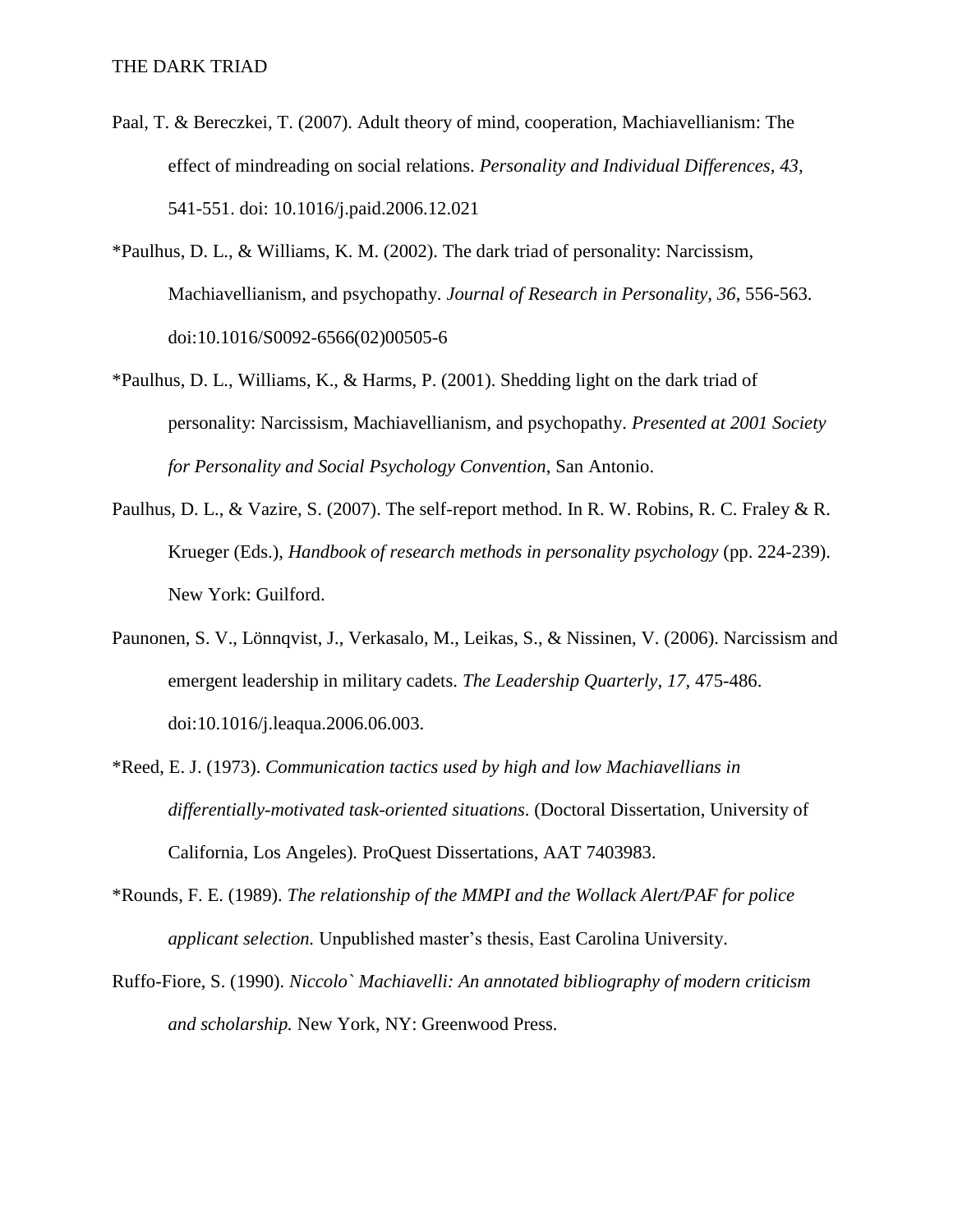- Ruiz, M. A., Pincus, A. L., & Schinka, J. A. (2008). Externalizing pathology and the five-factor model: A meta-analysis of personality traits associated with antisocial personality disorder, substance use disorder, and their co-occurrence. *Journal of Personality Disorders, 22,* 365–388. doi:10.1521/pedi.2008.22.4.365
- \*Sellbom, M., & Verona, E. (2007). Neuropsychological correlates of psychopathic traits in a non-incarcerated sample. *Journal of Research in Personality, 41,* 276–294. doi: 10.1016/j.jrp.2006.04.001
- \*Singer, J. E. (1964). The use of manipulative strategies: Machiavellianism and attractiveness. *Sociometry*, *27*, 128-150.
- \*Steininger, M., & Colsher, S. (1979). Digit span as a function of dogmatism and sex. *Journal of Psychology, 101,* 257-263. doi: 10.1080/00223980.1979.9915079
- \*Tessin, M. J. (1972). *An investigation of the relationship between emergent leadership and several potential predictor variables in an academic setting*. (Doctoral Dissertation, Western Michigan University). ProQuest Dissertations, AAT 7302174.
- \*Touhey, J. C. (1973). Intelligence, Machiavellianism and social mobility. *British Journal of Social & Clinical Psychology, 12,* 34-37. doi: 10.1111/j.2044-8260.1973.tb00842.x
- \*Tutton, P. J. (1996). Psychometric test results associated with high achievement in basic science components of a medical curriculum. *Academic Medicine, 71*, 181-186. doi:10.1097/00001888-199602000-00027
- Vazire, S. (2006a). Informant reports: A cheap, fast, and easy method for personality assessment. *Journal of Research in Personality, 40*, 472-481. doi: 10.1016/j.jrp.2005.03.003
- \*Vazire, S. (2006b). *The person from the inside outside*. (Doctoral Dissertation, University of Texas).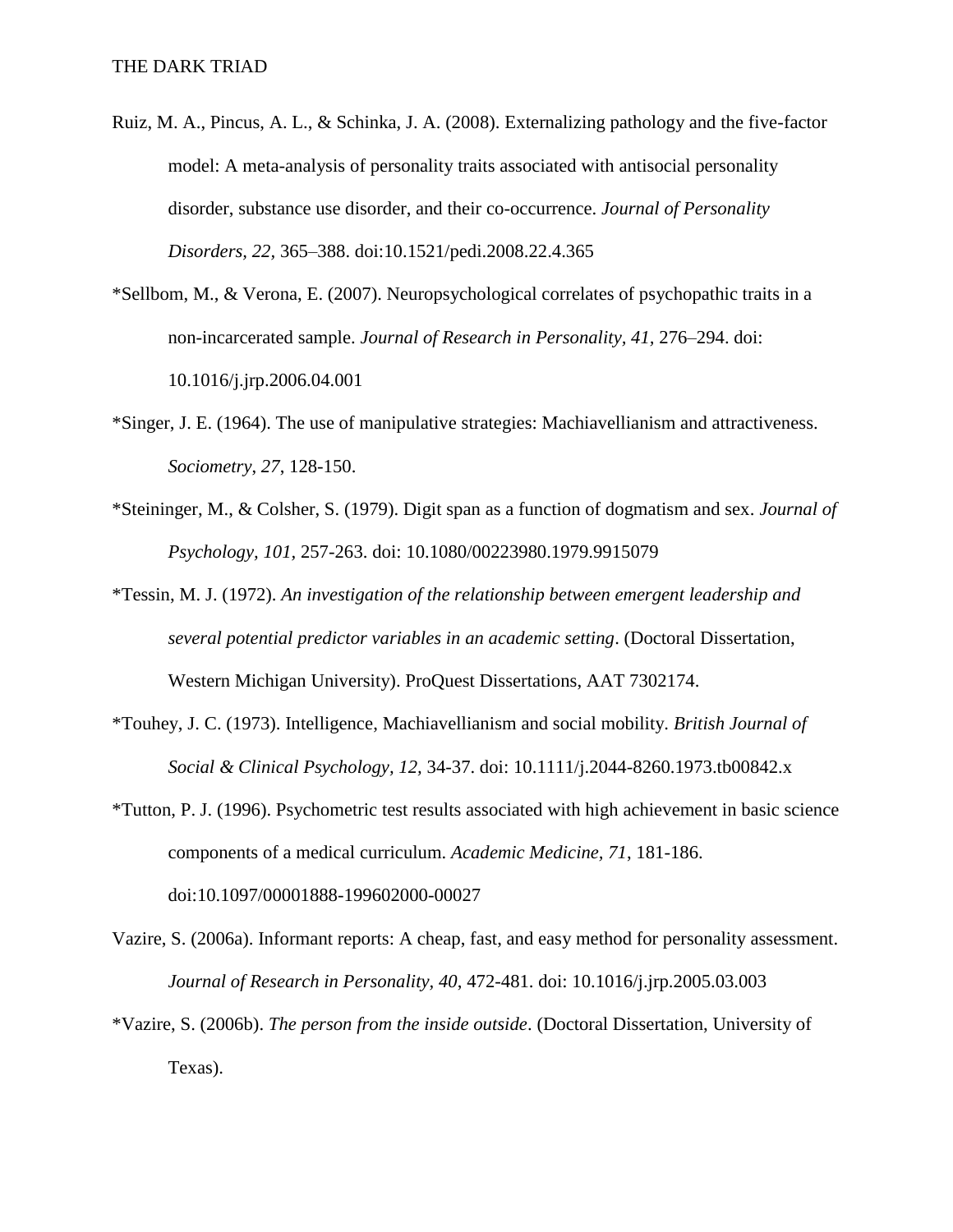- Vazire, S. (2010). Who knows what about a person? The self–other knowledge asymmetry (SOKA) model. *Personality Processes and Individual Differences, 98*, 281–300. doi: 10.1037/a0017908
- Vazire, S., & Carlson, E. N. (2010). Self-knowledge of personality: Do people know themselves? *Social and Personality Psychology Compass, 4*, 605-620. doi: 10.1111/j.1751- 9004.2010.00280.x
- Vazire, S., & Carlson, E. N. (2011). Others sometimes know us better than we know ourselves. *Current Directions in Psychological Science, 20*, 104-108. doi: 10.1177/0963721411402478
- Vazire, S., & Mehl, M. R. (2008). Knowing me, knowing you: The accuracy and unique predictive validity of self-ratings and other-ratings of daily behavior. *Personality Processes and Individual Differences, 95*, 1202–1216. doi: 10.1037/a0013314
- Ward, E. A. (1993). Generalizability of psychological research from undergraduates to employed adults. *Journal of Social Psychology, 133*, 513–519. doi:10.1080/00224545.1993.9712176
- \*Welsh, G. S. (1967). Relationships of intelligence test scores to measures of anxiety, impulsiveness and verbal interests in gifted adolescents. final report. *Office of Education (DHEW), Washington, DC. Bureau of Research.,*
- \*Williams, K. (2002). *Discriminating the Dark Triad of personality*. Unpublished Doctoral Dissertation. Lakehead University. British Columbia.
- \*Williams, K. (2007). *The role of psychopathy in scholastic cheating: Self-report and objective measures*. (Doctoral Dissertation, University of British Columbia). ProQuest Dissertations, AAT 3027107.